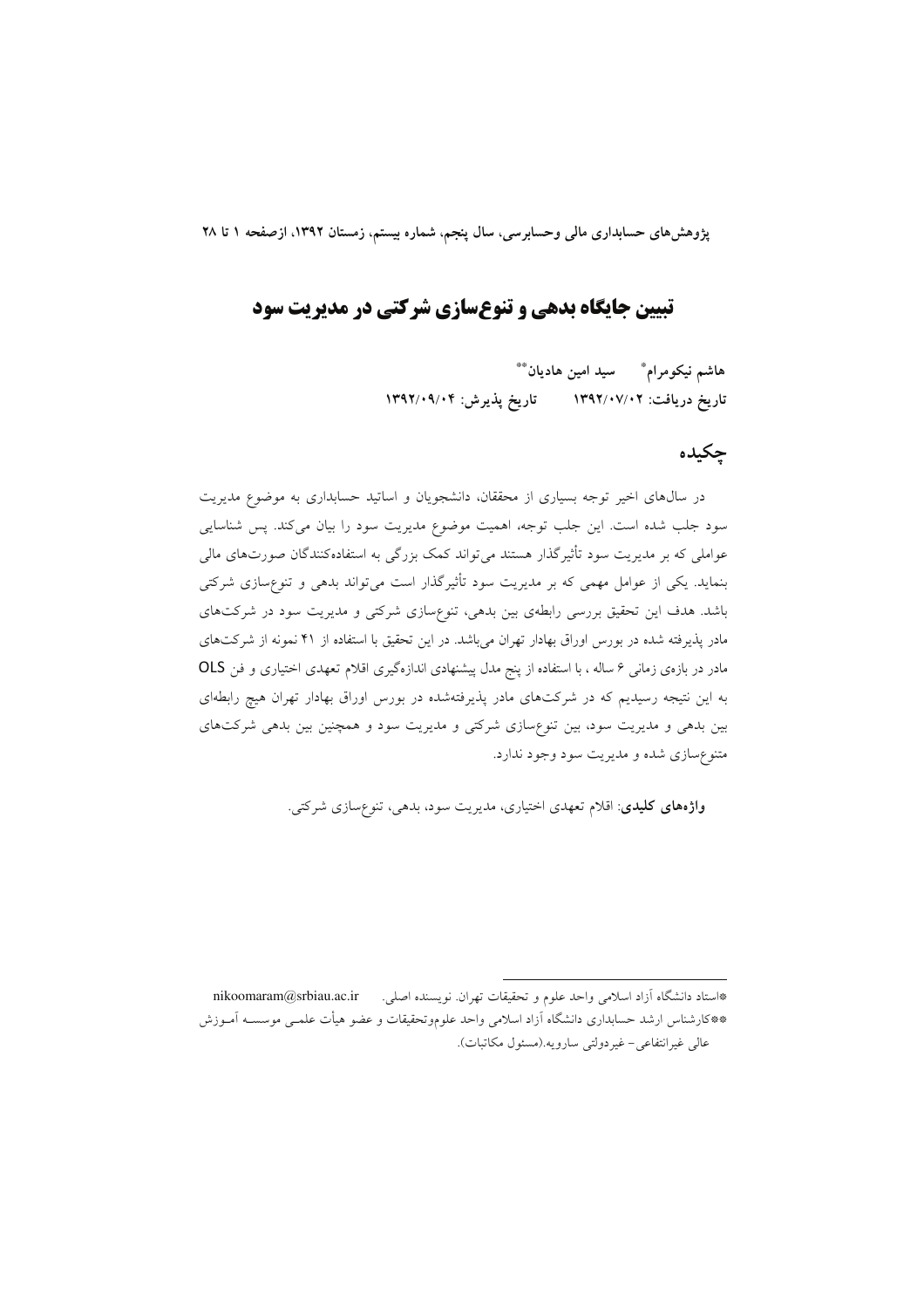۲ .............................. پژوهش های حسابداری مالی وحسابرسی، سال پنجم، شماره بیستم، زمستان ۱۳۹۲

#### ١ – مقدمه

یکی از اهداف صورتهای مالی انعکاس نتایج مباشرت مـدیریت یـا حسـابدهی در قبال منابعی می باشد که در اختیار آنها قرار گرفته است. استفادهکننـدگان صـورتهـای مالی برای اتخاذ تصمیمات اقتصادی، غالباً خواهان ارزیابی وظیفه مباشرت یا حسابدهی مدیریت می باشند. استفادهکنندگان صورتهای مالی وظیفه مباشرت مدیریت را با توجه په صورتهای مالی مورد پررسی قرار مے دهنید. از جملیه صبورتهیای میالی کیه در ارزیابے وظیفه مباشرت مدیریت از اهمیت زیادی برخوردار است، صورت سود و زیبان می باشد. از آنجائی که تهیه صورتهای مالی به عهده مدیریت واحد تجـاری مـیباشـد، ممکن است بنا به دلایل مختلف اقدام به مدیریت سود نماید(یورحیدری، همتی، ۱۳۸۳:  $(\mathfrak{h}\Lambda)$ 

ممکن است انگیزههای متعددی برای مدیریت سود وجود داشته باشد ماننـد بــدهـ ِ ` شرکتها و عوامل دیگری نیز وجود دارند که می توانند زمینه را بـرای مـدیریت سـود ۲ فراهم کنند مانند تنوعسازی شرکتی"، که در این پژوهش ارتبـاط بــدهی و تنــوعِســازی شرکتی با مدیریت سود مورد بررسی قرار می گیرد(گونزالو و استفان ٔ، ۲۰۱۰: ۱۳۸).

## ۲- اهمیت و ضرورت موضوع

اهمیت و ضرورت انجام این تحقیق از سه جنبه قابـلبررســی اسـت: اول اینکـه در سالهای اخیر بـه علـت جهـانیسـازی و هماهنـگسـازی اسـتانداردهای حسـابداری، حسابداری بین|لمللی که همواره رو به افزایش میباشد مورد علاقه فراوان قـرار گرفتـه است. البته لازم به ذکر است که ب ای هماهنگسیازی استانداردها باید تفیاوتهیای خصوصیات کشوری در نظر گرفته شود. دوم اینکه زمانی که بیشتر مطالعـات در ایالـت

- 1. Debt
- 2. Earning Management
- 3. Corporate Diversification
- 4. Gonzalo and Stefan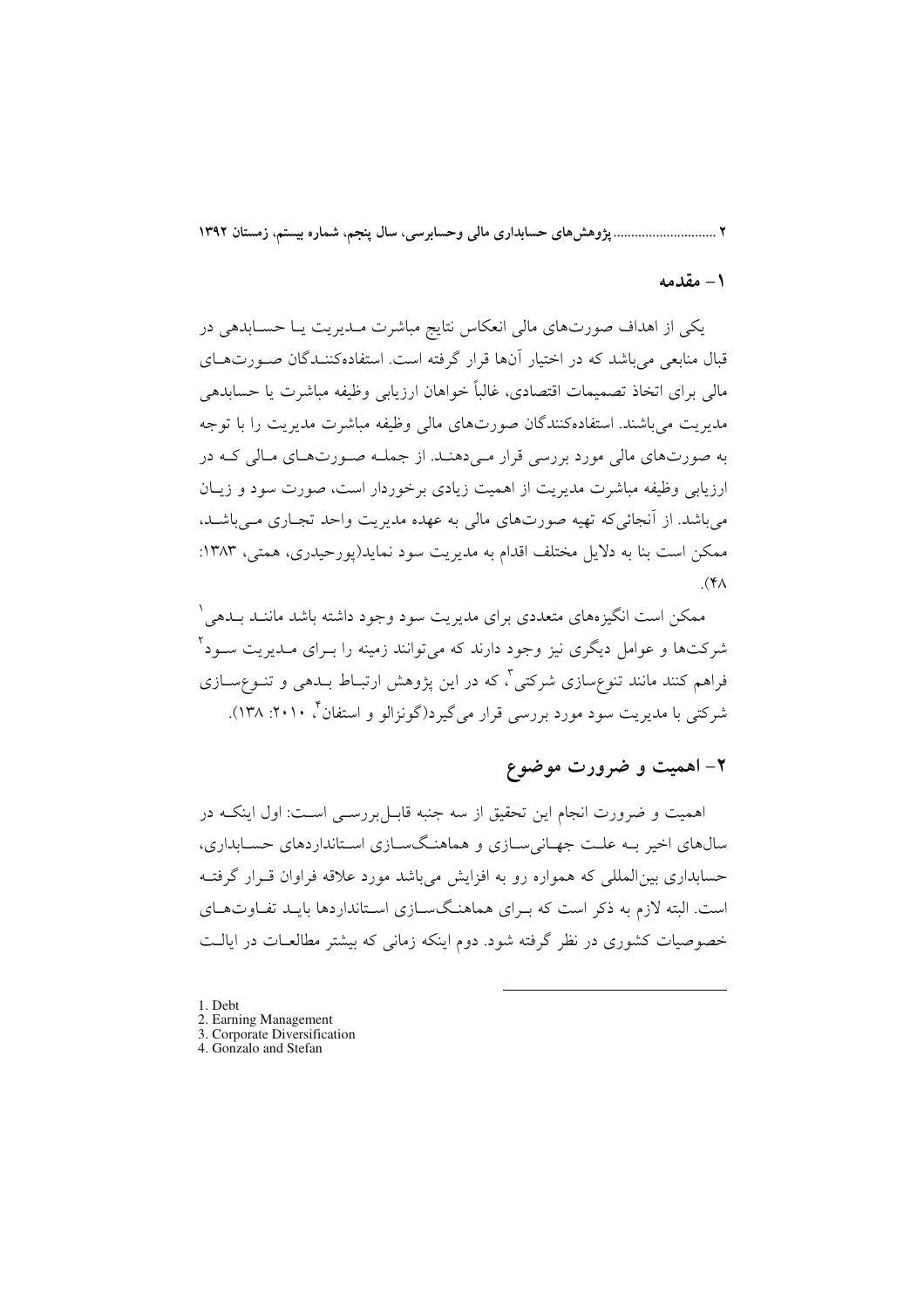متحدهی آمریکا به بررسی مدیریت سود مربوط مے شیود(رونین و پیاری، ۲۰۰۸) و از آنجائیکه بر اساس تحقیقات لئوز و همکاران<sup>۱</sup> مــدیریت ســود در کشــورهای مختلــف، متفاوت می باشد(لئوز و همکاران، ۲۰۰۳: ۵۰۶) بنابراین ممکن است شـواهد و مـدارک اضافی بین|لمللی بطور مفید به شناخت و بیان این تفاوتها کمک کنـد. ســوم اینــــکه مطالعات نشــان مىدهد كه رابطه بين مـديريت سـود و بـدهىهـا زمـانى بهتــــر درك می شود که خصوصیات خاص شرکتها و تنوعسازی شرکتها بررسی شود(گونزالـو و استفان، ۲۰۱۰: ۱۳۹).

از این رو هدف اصلی این تحقیق بررسی رابطهی بین بدهی، مدیریت سود و تنوع-سازی شرکتی در شرکتهای مادر پذیرفتهشده در بورس اوراق بهادار تهران میباشد.

## ۳– مبانی نظری یژوهش

بررسی ادبیات مرتبط با مدیریت سود، بیانگر تـلاش محققـین در فهـم ایـن مطلـب است که چرا مدیران به دنبال دستکاری سود هستند، چگونه سود را مدیریت میکننـد و تبعات این گونه رفتار چیست؟حسابداری تعهدی، حق انتخاب قابل توجهی به مدیران در تعیین سود در دورههای زمانی آتی متفاوت اعطاء میکند. درواقع تحت این نوع سیستم از حسابداری، مدیران کنترل چشمگیری بر زمان تشخیص برخی اقلام هزینـه از جملـه هزینههای تبلیغات و مخارج تحقیق و توسعه دارند. از سوی دیگـر مــدیران در سیســتم حسابداری تعهدی، با گزینههای متفاوتی در مورد زمان تشـخیص درآمـدها نیــز روبــرو هستند، از جمله تشخیص سریعتر درآمد از طریق انجام فـروش۵حای نسـیه. ایــنگونــه عملکرد از سوی مدیران در عبارتی ساده بهعنوان «مدیریت سود» یاد می شود(مشـایخی، مهراني، کرمي، ۱۳۸۴: ۶۲).

1. Leuz. et. al.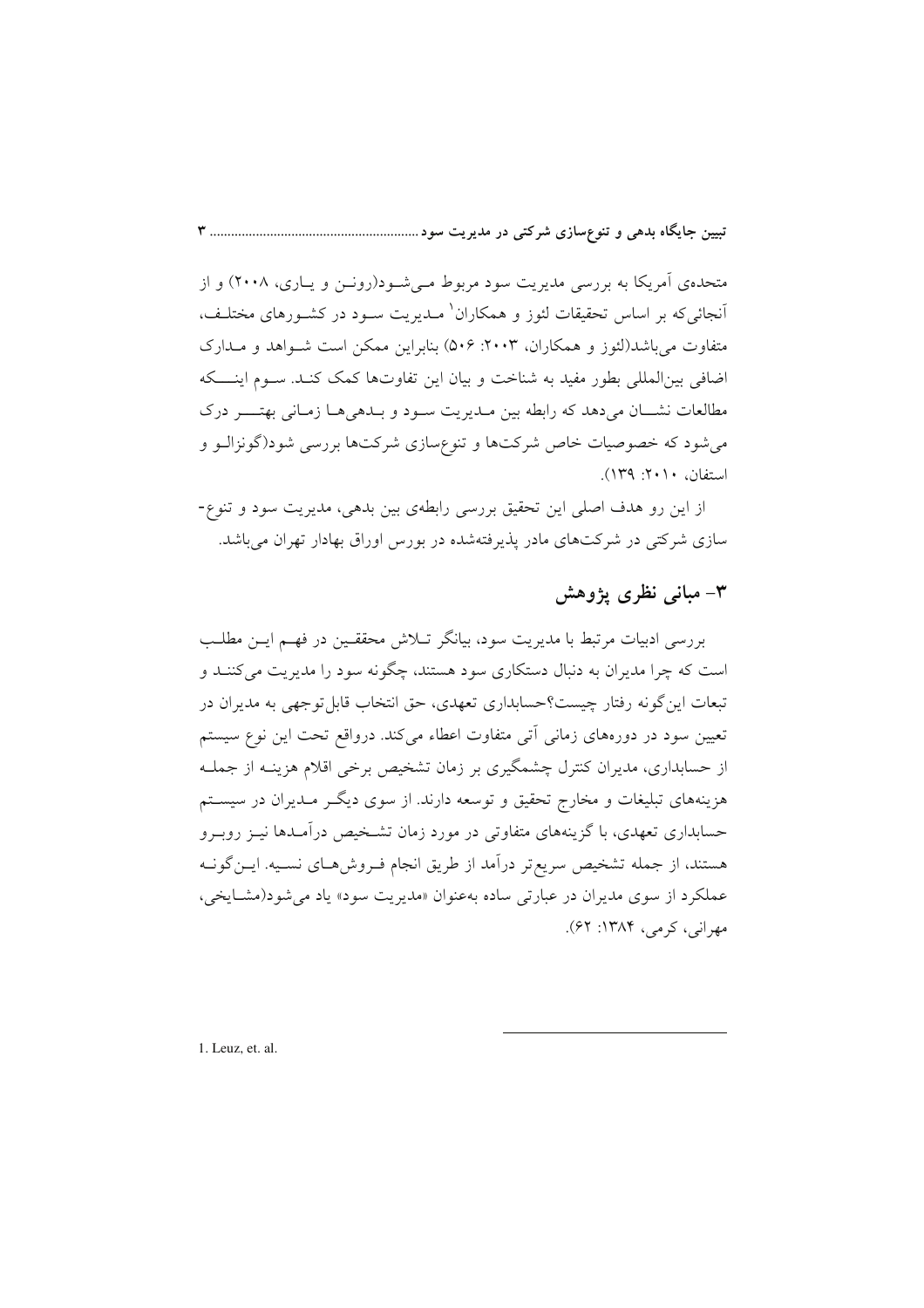۴ ............................. پژوهش های حسابداری مالی وحسابرسی، سال پنجم، شماره بیستم، زمستان ۱۳۹۲

## $-1 - 7$ بدهی

غالباً تأمین مالی از طریق بدهی به دلیل صرفهجویی مالیـاتی و نــرخ پــایینتــر اَن در مقایسه با بازده مورد انتظار سهامداران، برای مدیران شرکتهـا از ارجحیـت برخـوردار است. اما برای اعتباردهندگان موضوع مهـم در خصـوص اعطـای وام و اعتبـار، تــوان يرداخت اصل و بهره وام و اعتبارات يرداختي مي باشد. توان يرداخـت بـدهي هـا نشـان میدهد که آیا هنگامیکه بدهیها سررسید میشوند شرکت میتوانـد آنهـا را پرداخـت نمايد يا خير؟ در نتيجه نسبت بدهي به حقوق صاحبان سهام و يا نسبت بدهي بــه كــل دارائیها میتواند نسبت مهمی در ارزیابی توان بازپرداخت بلدهی های شرکتها محسوب شو د(يورحيدري، همتي، ١٣٨٣: ۵٠).

#### ۲–۲– تنوعسازی شرکتبی

تعریف تنوع سازی از دیدگاه فرهنگلغت بازاریابی بارون`:

استراتژی رشد شرکتی که بهوسیلهی اَن واحد تجاری با تحصیل یا ایجاد واحـدهای تجاری دیگری که مستقیماً به بازار یا محصول آن واحـد تجـاری مـرتبط نیســتند، کــل فروشهایش را انجام میدهد. بر اساس این فرهنگلغت سه نوع استراتژی اصلی تنــوع-سازي وجود دارد که شامل:

الف. تنوع سازی متحدالمرکزا: در این نوع استراتژی واحد تجاری جدید محصولاتی را كه از لحاظ فني شبيه محصولات شركت اصلى است را توليـد مـى كنـد و هـدف جذب گروه جدیدی از مصرفکنندگان میباشد.

*ب. تنوعِسازي افقي":* در اين نوع استراتژي واحد تجاري جديد محصولاتي را كه كلاً غیرمرتبط با محصولات شرکت اصلی است تولید می کند و هدف جذب همـان گـروه مصرف کننده برای فروش محصولات تجاری جدید است.

- 1. Barron Marketing Dictionary
- 2. Concentric Diversification
- 3. Horizontal Diversification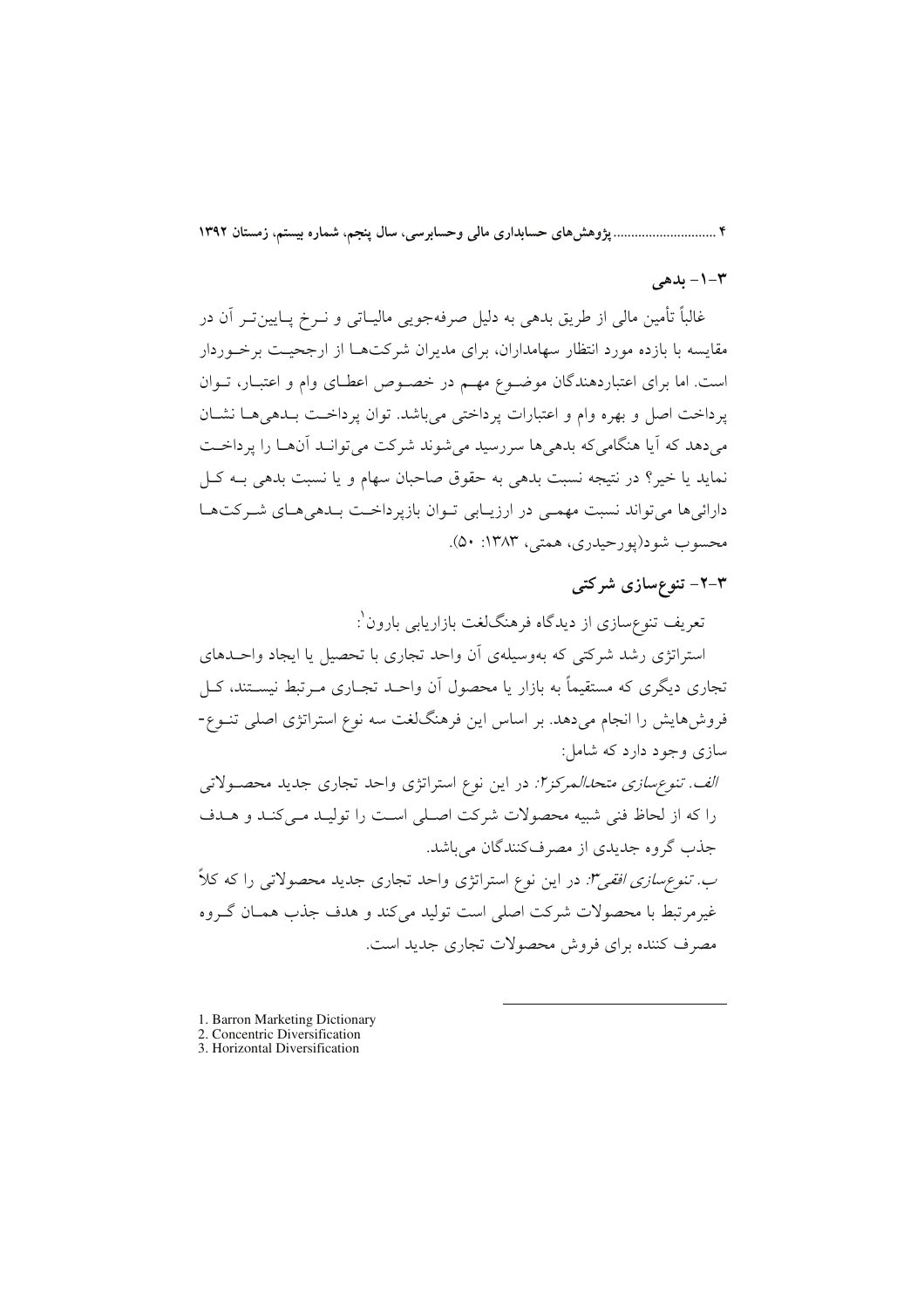ج. **تنوعِسازی مختلط** ٰ: در این نوعِ استراتژی واحد تجاری جدید محصـولاتی را کــه کلاً غیرمرتبط با محصولات شرکت اصلی است تولیـد مـی کنـد هـدف جـذب گـروه جدیدی از مصرفکنندگان می باشد(سایت انسرز دات کام).

#### ٣-٣- مديريت سود

مدیریت سود نوعی اقدام أگاهانه با هدف طبیعی نشـان دادن سـود شـرکت جهـت رسیدن به یک سطح مطلوب و مورد نظر میباشد(پورحیدری، همتی، ۱۳۸۳: ۴۹).

## ۴-۴- انگیز مهای مدیریت سود

انگیزههای مدیریت سود عبارتاند از انگیـزههـای سیاسـی، انگیـزههـای مالیـاتی، تغییـر مدیرعامل، اطلاعرسانی به سرمایهگذاران، عرضه سهام برای نخستین بـار، سـایر انگیــزههــای موجود در متن قرارداد(اسکات<sup>۲</sup>، ۱۳۸۸: ۱۳۲).

#### ۳–۵– الگوهای مدیریت سود

الگوهای مدیریت سود عبارتاند از پاکسازی، به حداقل رساندن سود، بــه حــداکثر رساندن سود و هموارسازی سود(اسکات، ۱۳۸۸: ۱۴۵).

۴–۶– مدیریت سود و بدهی و نقش اعتباردهندگان

برای اعتباردهندگان موضوع مهم در خصوص اعطای وام و اعتبـار، تـوان پرداخـت اصل و بهره وام و اعتبارات پرداختی میباشد. در کشورهای توسـعهیافتـه نظیـر امریکـا اعتباردهندگان جهت ارزيابي توان يرداخـت اصـل و بهـره وام بـه صـورتهـاي مـالي شرکتها مخصوصاً صورت سود و زیان(خصوصاً سود قبــل از بهــره و مالیــات) اتکــاء می کنند(یو رحیدری، همتبی، ۱۳۸۳: ۵۰). بیا توجیه بیه اهمیت صبورتهبای مبالی در تصمیمگیری جهت اعطای وام و اعتبار ممکن است مدیران شرکتها بـرای جلـب نظـر

1. Conglomerate Diversification  $\frac{1}{2}$ . Scott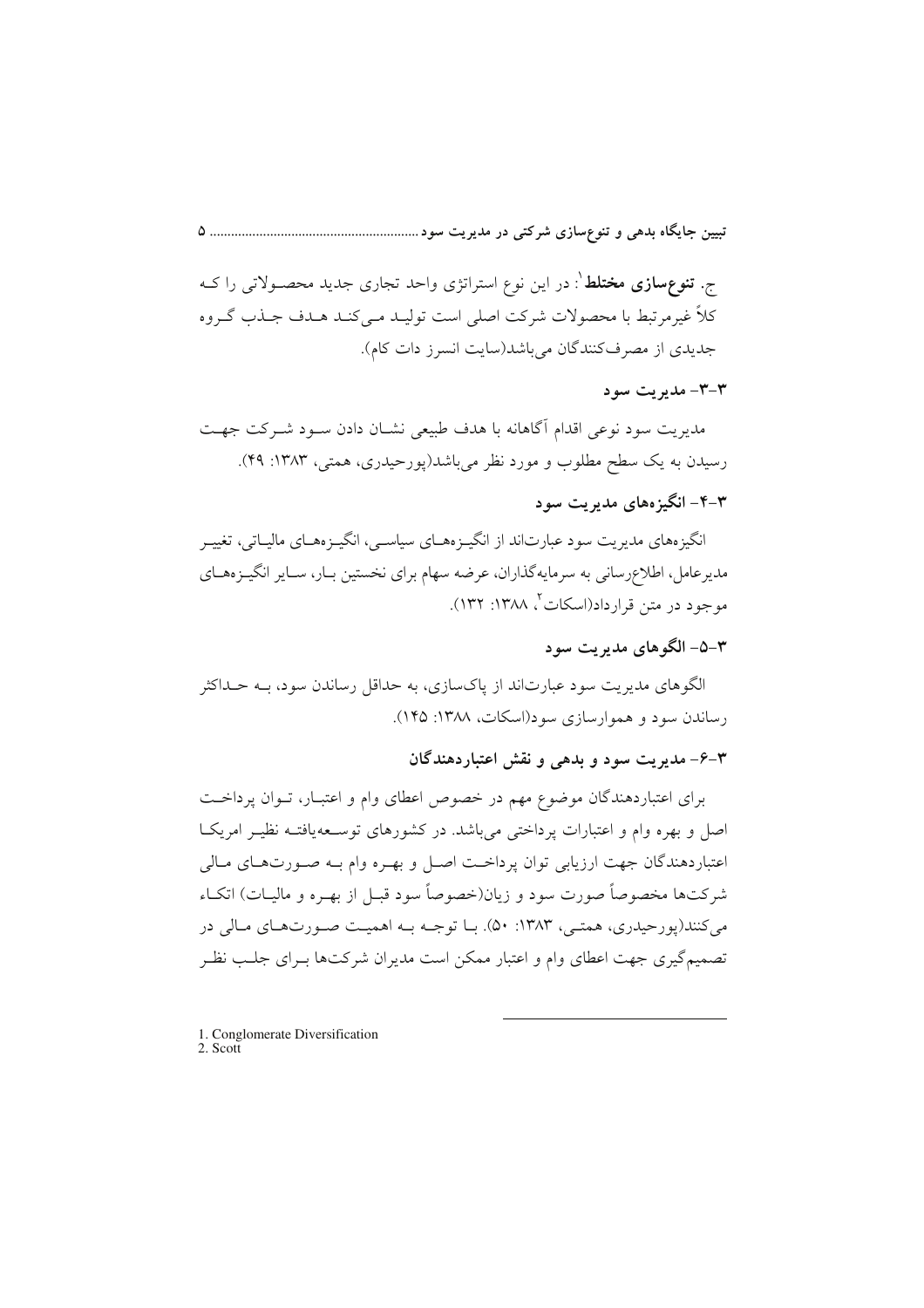۶ .............................. پژوهش های حسابداری مالی وحسابرسی، سال پنجم، شماره بیستم، زمستان ۱۳۹۲

مساعد اعتبار دهندگان وضعت مطلوبی از سودآوری شرکت را سه نمیایش یگذارنید تیا ضمن جذب سرمایه لازم بتوانند هزینه بدهی را نیز کاهش دهند. از سوی دیگر افـزایش احتمال عدم رعایت تعهدات در یک قرارداد استقراض، سبب افزایش نرخ تأمین مالی از طریق بدهی خواهد گردید، ازاین رو یکی از انگیزههای مـدیریت سـود کـاهش احتمـال عدم رعايت تعهدات موضوع قرارداد خواهد بود(همان منبع). همچنين در ارتباط متقابل بین بدهی و مدیریت سود، نقش نظارتی که اعتباردهندگان بازی می کنند حـائز اهمیـت است(أزوفرا و همكاران `، ۲۰۰۳: ۲۴۰).

۳–۷– مدیریت سود و تنوع سازی شرکتی

دو فرض رقابتی برای بررسی رابطهی بـین تنـوع سـازی شـرکتی و مـدیریت سـود وجود دارد که عبارتاند از:

الف-فرض نابرابری اطلاعاتی<sup>٬</sup>: بر اساس این فرض، تنوع سازی شــرکتی، پیچــدگی-های سازمانی زیادی ایجاد می کند که منجر به افزایش نابرابری اطلاعاتی از یک طرف بین مدیران و سهامدارن و از طرفی دیگر بین مدیران و جامعه میشود. ممکــن اسـت مدیران از این نابرابری اطلاعاتی به عنوان فرصتی برای دستکاری در سود بهره ببرنـد. فرض نابرابری اطلاعاتی بین مدیریت سود و تنوع سازی شرکتی رابطهی مستقیمی را پیش بینی می کند(گونزالو و استفان، ۲۰۱۰: ۱۳۹).

ب-فرض اقلام تعهدي جبراني يا خنثيكننده": بر اساس اين فرض شركتهاي متنــوع سازی شده جریانهای نقدیشان را از منابع گوناگون استخراج میکنند. اقلام تعهـدی ایجادشده توسط چنین جریانهای نقدی نسبت به یکدیگر وابستگی زیـادی ندارنــد و تمایل به حذف یا خنثی کـردن یکـدیگر دارنـد. در نتیجـه ایـن امـر شـرایط را بـرای دستکاری سود توسط مدیران شرکتهای متنوع سـازی شـده دشـوارتر خواهـد کـرد. فرض اقلام تعهدي جبراني يا خنثى كننده بين مـديريت سـود و تنـوع سـازى شـركتي

- 1. Azofra etal
- 2. Informational Assymmetry Hypothesis<br>3. Offsetting Accruals Hypothesis
-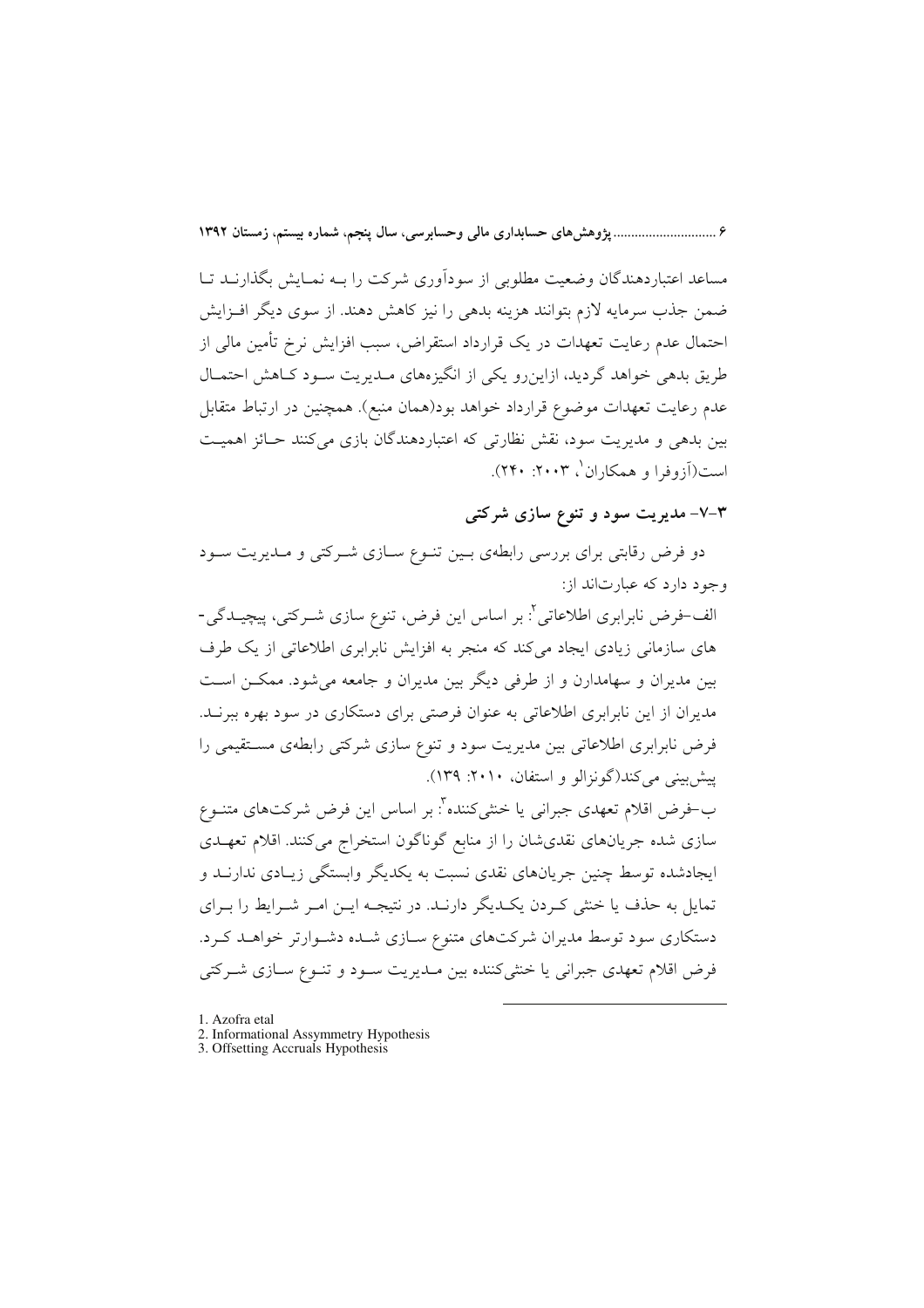رابطهي معكوسي را پيش بيني مي كند(همان منبع).

۳–۸– بدهی و تنوع سازی

ممکن است شرکتهای تجاری با اهداف موردنظر خود به دنبال افزایش تنـوع سـازی از طریق ایجاد سرمایهگذاریهای مختلف باشند. در برخی از کشورهای غربی، شـرکتهـا میتوانند به منظور ایجاد سبدهای سرمایهگذاری و یا افزایش سرمایهگذاریهای خود از بانکها وام و تسهیلات دریافت نمایند مـثلاً دریافـت وام و تسـهیلات در قبـال خریــد سهام. بنابراین بین بدهی و تنوع سازی شرکتها بسته به وضعیت اقتصادی و سیاست-های اعتباری هر کشوری می تواند رابطه وجود داشته باشد مثلاً با ایجاد یا افزایش تنــوع سازی شرکتی که در نتیجه اخذ وامهای مختلفی ایجادشده یا افزایش یافتـه اسـت، مـی-توان گفت که بدهی ها افزایش داشتهاند یعنی بسین بــدهی و تنــوع ســازی شــرکتی رابطــهی مستقیمی وجود دارد. بنابراین بررسی رابطهی بین بدهی و تنوع سازی حائز اهمیت است و میتواند در بررسی علت وامهای اخذشده مؤثر باشد(گونزالو و استفان، ۲۰۱۰: ۱۴۱).

۴–۹– بدهی، تنوع سازی شرکتی و مدیریت سود

در برخی از کشورهای توسعهیافته شرکتهایی که وام دریافت نمودند ممکن است از جانب اعتباردهنده نظارت گردند. با این حال اثربخشی نظارت ممکن است بــا توجــه به پیچیدگی شرکتها متفاوت باشد. اگر کیفیت اطلاعـات شـرکتهـای متنـوع سـازی شده(پیچیده) نسبت به شرکتهای متمرکز متفاوت باشد، در اَن صورت اثــر بــدهی بــر مدیریت سود(افزایش درآمد) به میزان تنوع ســازی بســتگی خواهــد داشــت(گونزالــو و استفان، ۲۰۱۰: ۱۴۱).

اگر در شرکتهای بدهکار(دارای بـدهی)، مـدیران از طریـق مـدیریت سـود(افـزایش درآمد) منافعی کسب نمایند اَنگاه شفافیت اطلاعاتی که در اثر تنــوع ســازی کــاهش یافتــه است ممکن است سبب تسهیل در اینگونه فعالیتهای حسابداری شود. در زمان افـزایش بدهی، شرکتهای متنوع سازی شده می تواننـد انگیـزههـای خاصـی بـرای دسـتکاری در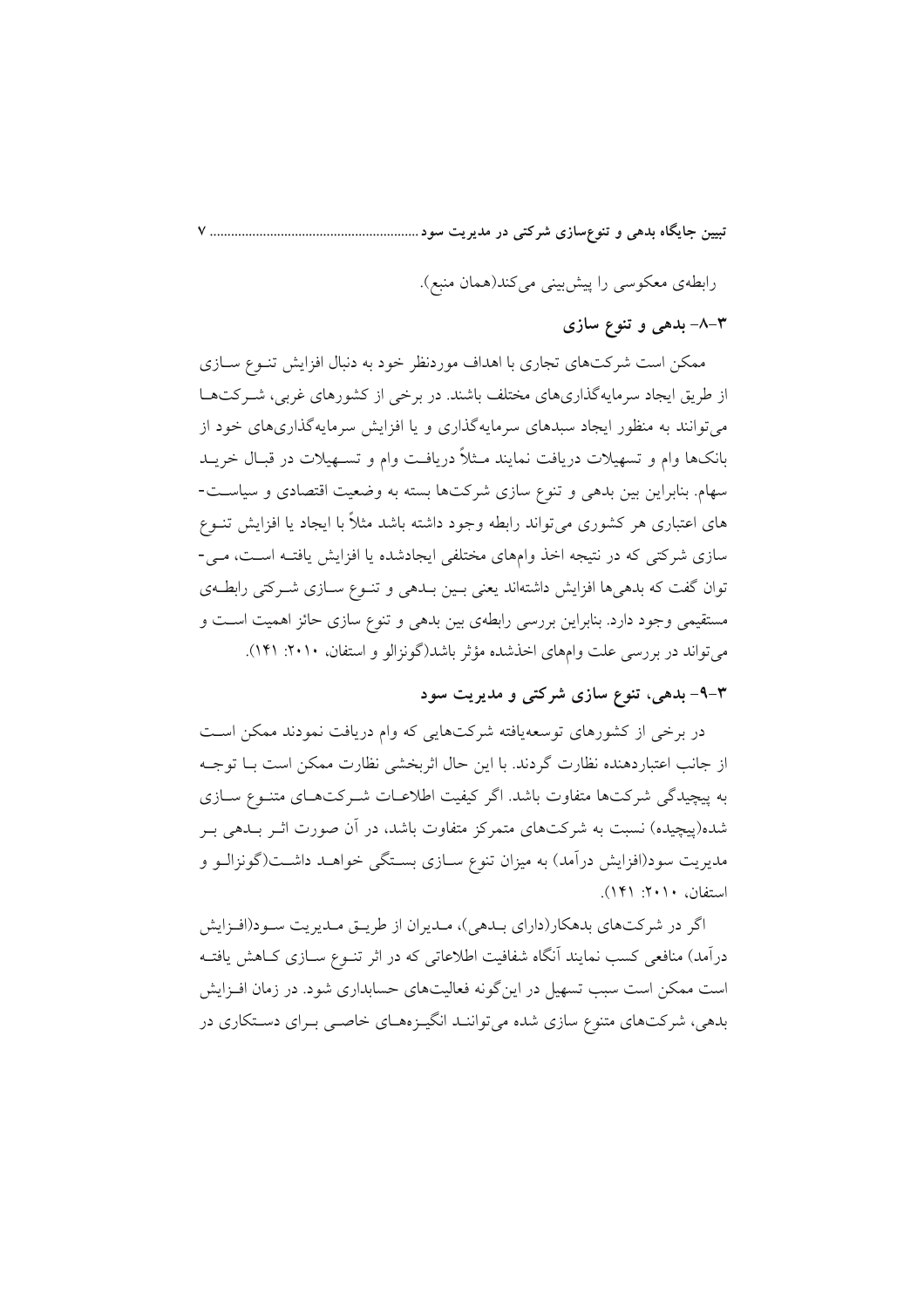۸ .............................. پژوهش های حسابداری مالی وحسابرسی، سال پنجم، شماره بیستم، زمستان ۱۳۹۲

سود(افزايش) داشته باشند. فرآيند تنوع سازي ممكن است از طريق تـأمين مـالي خــارجي تأمین شود. در این مورد زمانی که شرکتهای بزرگ و متنوع سازی شده جهت دسـتیابی به وجوه مالی موردنیاز به تصویر و ذهنیت خوب نیاز دارند، بدهیها میتواند با مــدیریت سود(افزایش درآمد) ارتباط داشته باشـد. درنتیجــه تنــوع ســازی ممکــن اســت ماهیــت(و احتمالاً جهت) رابطه بین بدهی و مدیریت سود(افزایش درآمد) را تغییر دهد(همان منبع).

## ۴– پیشینه یژوهش

### ۰۱–۴ تحقیقات خارجی

تحقیقات خارجی انجامشده به صورت مختصر شامل:

*تحقیقات انجامشده در رابطه با بدهی:* بنیش و پرس<sup>۱</sup> در تحقیقات خود به این نتیجه رسیدند که نسبت بالای بدهی با توقیف مـالی رابطـهی مسـتقیمی دارد(بنـیش و پـرس،  $(0V \cdot 1990$ 

*تحقیقات انجام شده در رابطه با تنوع سازی:* شاون توماس<sup>۲</sup> در تحقیق خــود بــه ایــن نتیجه رسید که تنوع سازی بیشتر هیچ ارتباطی با افزایش عـدم تقـارن اطلاعـاتی نــدارد ولی تنوع سازی شرکتی مشکلات اطلاعاتی را تشدید میکند(توماس، ۲۰۰۲: ۳۷۳).

دان و ناثان<sup>۳</sup> در تحقیقی تحت عنوان «اثر تنوعٖسازی صنعتی بر پیشبییههـای ســود تحلیلگران» نشان دادند که پیش بینی سود تحلیلگر، کمتر صحیح به نظـر مـیرســد زیــرا بین تحلیلگران در مورد افزایشهای میزان تنوع سازی شرکتها اختلافاتی وجـود دارد. بنابراین می توان گفت که تنوع سازی پیش بینی دقیق اطلاعات حسابداری را بـا مشـکل رويو و مي سازد(گونزالو و استفان، ٢٠١٠: ١٣٨).

تح*قیقات انجام شده در رابطه با مـدی*ریت سـود. ریچـارد چونـگ، مایکـل فیـرث و

- 1. Beneish and Press
- 2. Thomas
- 3. Dunn and Nathan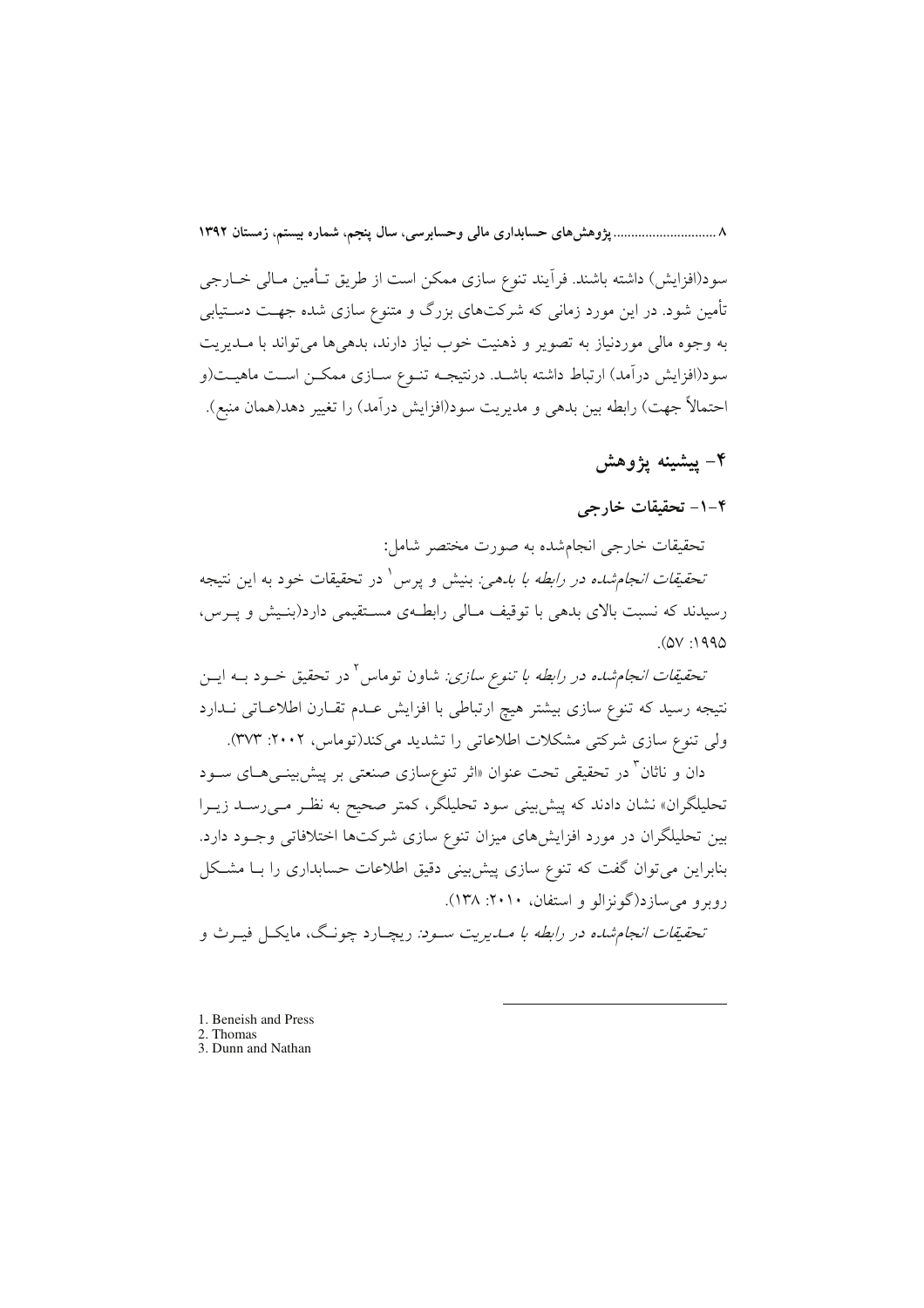جونگ بونک کیم ٰتحقیقی تحت عنـوان «مـدیریت سـود، جریـان نقـدی اضـافی اَزادو نظارت خارجی» انجام دادند. آنها بــه ایــن نتیجــه رســیدند کــه در شــر کتهــای دارای جریان نقدی أزاد احتمال افزایش درآمد با استفاده از اقلام تعهدی اختیاری زیـاد اسـت، چهار بزرگ ْرابطهی بین جریان نقدی اَزاد و اقلام تعهدی اختیــاری را بــه تعــادل مــی-رساند و سهامداران بزرگ رسمی<sup>۳</sup> رابطهی جریان نقدی آزاد و اقلام تعهدی اختیاری را متعادل میکنند(بوشمن و همکاران ٌ ۲۰۰۴: ۱۶۷).

تحقیقات انجام شده در مورد رابطهی بین بدهی و مدیریت سود: کین وای لی، بروج لئو و گيليان يئو ° در تحقيقي تحت عنوان «ساختار سازماني و مديريت سـود» و ژونـگ، گريسن و ژنگ<sup>ع د</sup>در تحقيقي تحت عنوان «اثر نظارت اعتباردهندگان ب ميديريت سيود» نشان دادند که بین بدهی و مدیریت سـود(افـزایش درآمـد) رابطـهی معکـوس وجـود دار د(گونزالو و استفان، ۲۰۱۰: ۱۳۸).

تحقیقات انجام شده در مورد رابطهی بین تنوع سازی و مـدیریت سـود: چیپـو لـیم، تیونگ یانگ ثانگ و دیوید کادینگ<sup>۷</sup> در تحقیق خود به ایــن نتیجــه رســیدند کــه اقــلام تعهدی اختیاری جاری شرکتهای متنوع سازی شـده در سـال قبـل از انتشـار سـرمایه فصلی بیشتر از اقلام تعهدی اختیاری شرکتهایی است کـه متمرکـز هسـتند و متنـوع سازی نشدهاند(لیم و همکاران، ۲۰۰۸: ۶۹).

تحقیقات انجام شده در مورد رابطهی بین بدهی و تنوع سازی: در ایـن مـوردتحقیقی صورت نگرفته است.

تحقیقات انجام شده در رابطـه بـا بـدهی، تنـوع سـازی و مـدیریت سـود: گونزالـو , و در ىگىز و استفان ون همېن<sup>۸</sup> در تحقيق خود به ايــن نتيجــه رســيدند كــه بــين بــدهـي و

- 1. Chung, R, Firth, M and Kim, J
- $2. Big 4$
- 3. Large Institutional Shareholders
- 4. Bushman et al
- 
- 
- F. Dusinian et al.<br>
5. Lee, K. W. , Lev, B. and Yeo, G<br>
6. Zhong, K. , Gribbin, D. W. and Zheng<br>
7. Lim, C. Yeow. , Thong, T. Yang. , Ding and David. K<br>
8. Gonzalo Rodríguez-Pérez and Stefan van Hemmen
-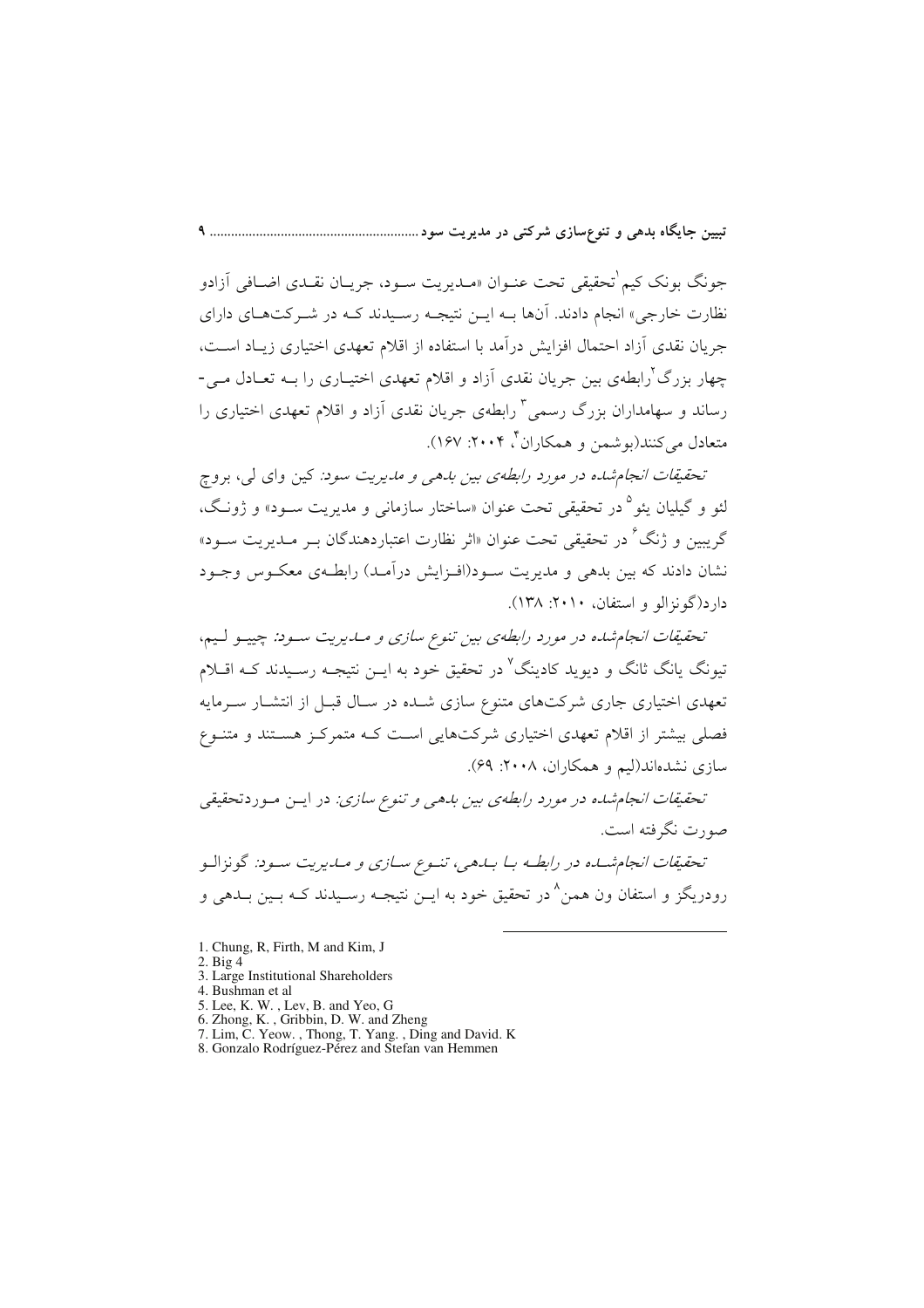مديريت سود رابطه معكوس، بين تنوع سازي شركتي و مديريت سود رابطـهاي وجـود ندارد و همچنین در شرکتهای متنوع سازی شده بـین بـدهی و مـدیریت سـود رابطـه مستقيم وجود دارد(گونزالو و استفان، ٢٠١٠: ١٣٨).

#### ۴-۲- تحقیقات داخلی

تحقیقات داخلی انجامشده فقط در رابطه با مدیریت سود و ارتباط بدهی و مدیریت سود انجام شده است که خلاصهای از آن ارائه میگردد.

*تحقیقات انجام شده در رابطه با مدیریت سود: مهدی عربی (*۱۳۸۹) در دانشگاه شهید چمران اهواز، در پایاننامه کارشناسی ارشد به این نتیجـه رسـید کـه مـدیریت سـود در شرکتهای موردمطالعه وجود داشته و مربوط بودن سود هر سهم و ارزش دفتری آن را کاهش مے دهد.

تحقیقات انجام شده در مورد رابط وی بسین بیدهی و میدیریت سود: دکتیر امیید پورحیدری و داوود همتی در تحقیق خود به این نتیجه رسیدند که بین نسبت بدهی بـه حقوق صاحبان سهام و مديريت سود ارتباطي وجود ندارد(يورحيـدري، همتـي، ١٣٨٣: ۴۷). سید حسین خسرونژاد در دانشگاه علامه طباطبائی، در پایاننامهی کارشناسی ارشد خود نيز به همين نتيجه رسيده است(خسرونژاد، ١٣٨٨: ٧٩).

## ۵– فرضيات يژوهش

۱. بین نسبت بدهی به حقوق صاحبان سهام و مدیریت سود رابطـهی معکــوس وجود دارد. ۲. بین تنوع سازی شرکتی و مدیریت سود رابطهی مستقیم وجود دارد. ۳. در شرکتهای متنوع سازی شده بین بدهی و مدیریت سود رابطهی مستقیم وجود دارد.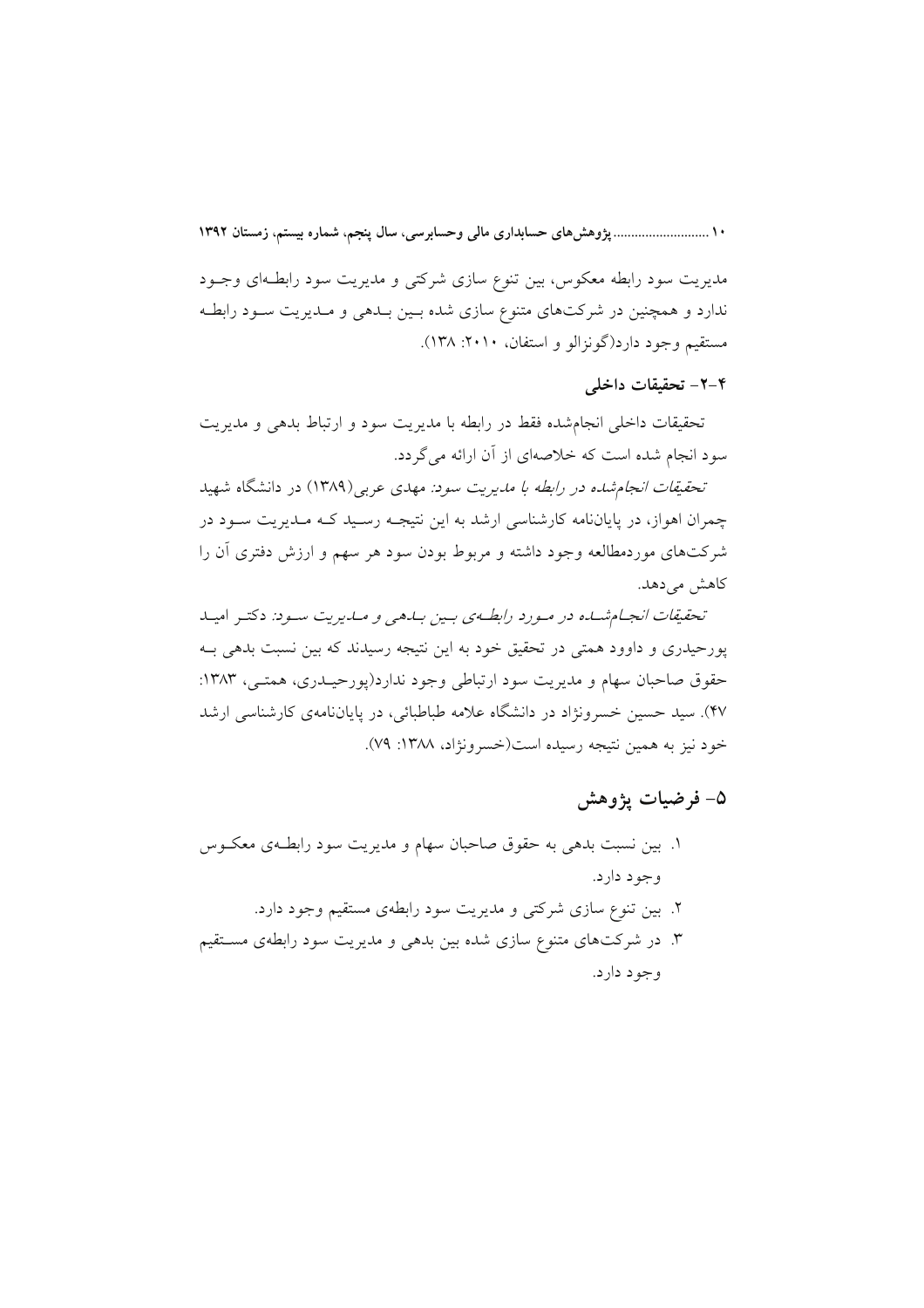## ۶– متغیرهای یژوهش

۶–۱– متغیر وابسته: اقلام تعهدی اختیاری (DACi,t)

۶–۲– متغیر های مستقل

*اً. نسبت بدهیها: ع*بارت است از نسبت بدهی به حقوق صـاحبان سـهام مربــوط بــه  $DEBT_{i,t}$  شر کت

۲. *تنوع سازی شرکتی؛ ف*رهنگ لغت بازاریابی بارون تنوع سازی شـرکتی را ایــنگونــه تعريف مي كند:

استراتژی رشد شرکتی که به وسیلهی آن واحد تجاری با تحصیل یا ایجاد واحدهای تجاری دیگری که مستقیماً به بازار یا محصول آن واحـد تجـاری مـرتبط نیســتند، کــل فروش هایش را انجام می دهد.

اگر شرکت متنوع سازی شده باشد ضریب ۱ در غیر این صورت ضـریب صـفر - $. DIV_{i,t}$ 

برای اندازهگیری تنوع سازی شرکتی دو شاخص **هرفینــدال** <sup>(</sup>و شــاخص آنترویــی(افــت) **یالیو** (۱۹۸۵) پیشنهاد شده است(گونزالو و استفان، ۲۰۱۰: ۱۴۸)که به شرح زیر است: الف) شاخص پیشنهادی هرفیندال به صورت رابطه ۱ می باشد:

 $HERF_{i} = \sum (SSale / Sale)^2$  $(1)$ 

شاخص هرفیندال بر مبنای درآمد شرکت, HERF

 $t$  : فروش به یک بخش آ(شرکت سرمایهیذیر) توسط شرکت مادر  $i$  در دوره $t$  :  $t$ دورەي : کا فروش شرکت مادرنمبه همهی بخش های گزارش شده در دورهی  $\emph{false}$ 

1. Herfindal Index 2. Palpeo 3. Segment Sale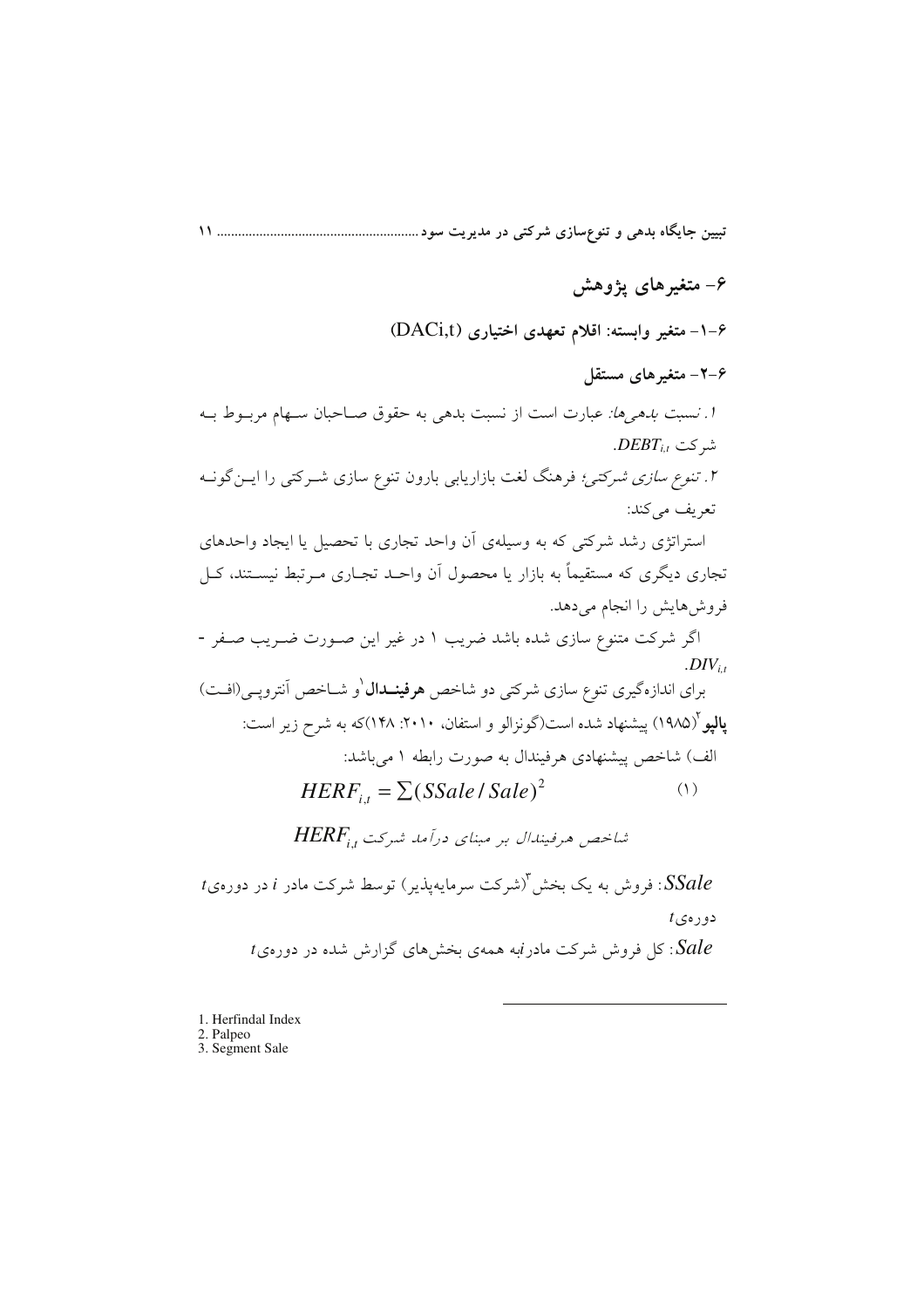١٢ ........................... يژوهش هاي حسابداري مالي وحسابرسي، سال ينجم، شماره بيستم، زمستان ١٣٩٢

اگر شرکتی دارای یک بخش باشد شاخص هرفیندال برابر ۱و اگر چندبخشبی باشـد کمتر از ۱ است. بنابراین می توان نتیجه گرفت شاخص هرفیندال کوچکتر بیانگر میـزان ۔<br>تنوع سازی صنعتی<sup>(</sup> بیشتر مے باشد. ب) شاخص پیشنهادی پالیو به صورت رابطه ۲ میباشد:

$$
D_{i,t} = \sum_{i=1}^{n} P_{i,t} \ln(1/P_{i,t})
$$
 (1)

که $P_{i,t}$ لیپانگر درصد درآمد در صنعت i در دورهیt با توجه به طبقهبندی فعالیتهــای اقتصادی کشوری است.

. "*الندازه شركت: عب*ارت است از لگاریتم دارایی های شركت (LOGTA<sub>it</sub>). ۰۴. *نرخ مالیات: عبارت است از ه*زینه مالیات شرکت i تقسیم بر سـود قبـل از مالیــات  $EFTAX_{i}$ . اندازه شرکتهای گروه: تعداد شرکتهای وابسته $'$  کل درآمد شرکت  $GRU_{i,t}$  . ۶. تغییر*ات بدهی: عب*ـارت اســت از افــزایش بــدهی شــرکت i در دورهیtنســبت بــه  $IDEBT_{i,t}$ ميانگين بدهي نمونهها ۰٪ تغییر*ات سرمایه: عبارت است از افـزایش سـر*مایه شـرکت i در دورهیtنسـبت بـه

 $ICAP_{i,t}$ مبانگین سرمایه نمونههای

# ۷- حامعه آماري و نمونه گېري

جامعهی آماری این تحقیق دربر گیرندهی شرکتهای مبادر پذیرفتـهشـده در بـورس اوراق بهادار تهران می باشد.

طبق بند ٢٢ از ماده یک فصل اول قانون بازار اوراق بهادار جمهوری اسلامی ایــران مصوب آذر سال ۱۳۸۴ مجلس شـورای اسـلامی، شـرکت مـادر شـرکتی اسـت کـه بـا سرمایهگذاری در شرکت سرمایه پــذیر جهــت کســب انتفــاع، آنıقــدر حــق رأى کســب

1. Industrial diversification 2. Affiliated firms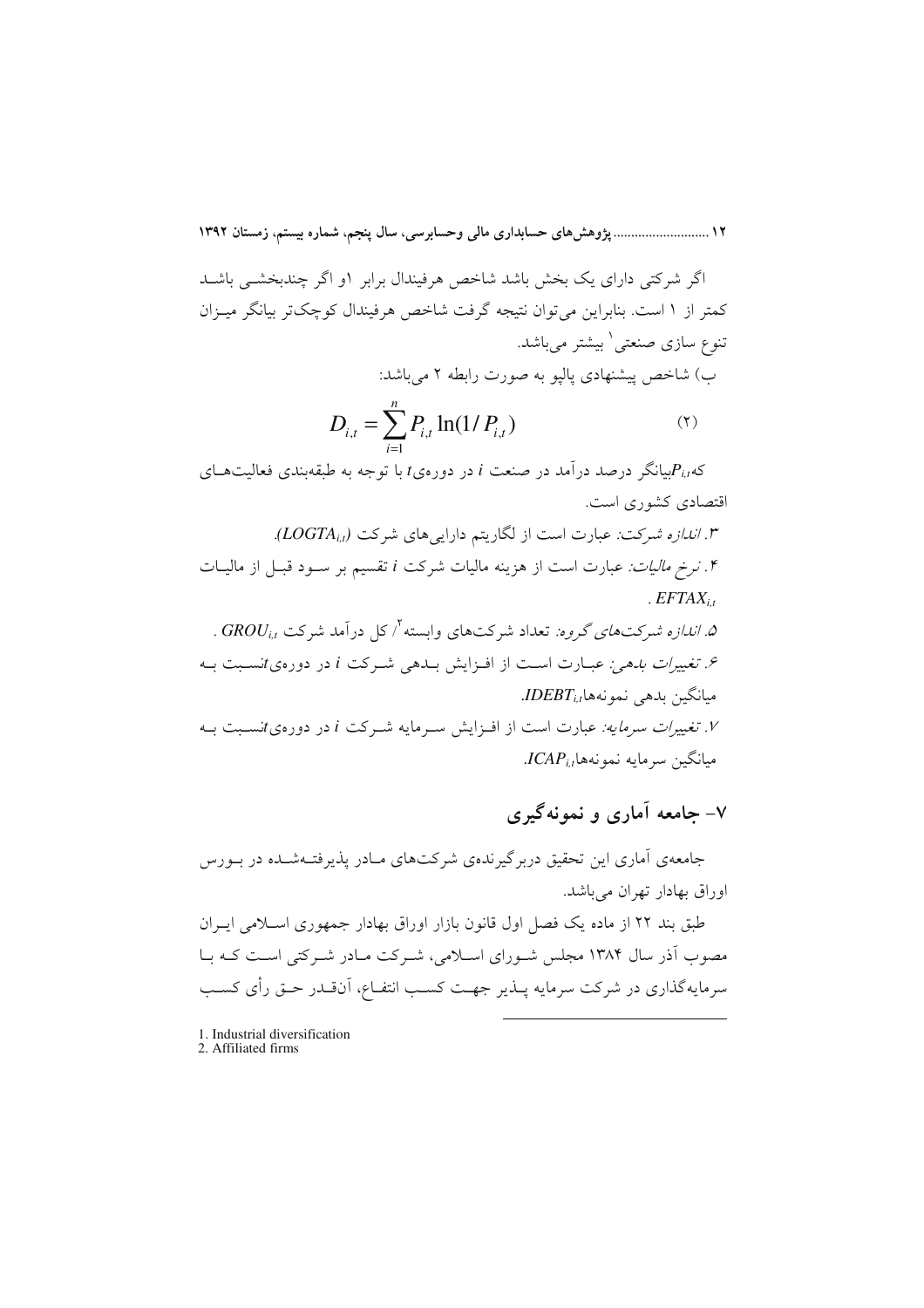می کند که برای کنترل عملیات شرکت، هیئت میدیره را انتخباب کنید و بیا در انتخباب اعضای هیئتمدیره مؤثر باشد. ازاین رو نمونه ما شامل شرکتهـایی مـی باشـند کـه هـر ساله صورتهای مالی تلفیقی تهیه نموده و در گروه دارای کنترل بوده و هـیچ سـرمایه-گذاری بر آن کنترل ندارد.

روش نمونهگیری ما به روش حذف سیستماتیک انتخاب شده است و تعـداد نمونـه به ۲۴۶ شرکت در بازه زمانی ۶ سال(از سال ۱۳۸۳ تا ۱۳۸۸ هر سال ۴۱ نمونـه) رسـبد كه به شرح جدول الف در قسمت پيوست مي باشد.

## ۸– روش یژوهش

روش پژوهش تحقیق حاضر از لحاظ طبقهبندی تحقیــق بــر حســب روش، از نــوع تحقیق توصیفی است. از میان انواع تحقیقهای توصیفی، این تحقیق از نــوع همبسـتگی است.

مدل کلی رگرسیونی ما به صورت رابطه ۳ می باشد:

# $DAC_{i,t} = \alpha_0 + \alpha_1 DEBT_{i,t} + \alpha_2 DIV_{i,t} + \alpha_3 DIV_{i,t} * DEBT_{i,t} + \alpha_4 LOGTA_{i,t}$  $(\tau)$  $+\alpha_{\xi}EFTAX_{i,t}+\alpha_{\xi}GROU_{i,t}+\alpha_{\xi}IDEBT_{i,t}+\alpha_{\xi}ICAP_{i,t}$ در مورد نحوهي اندازهگيـري متغيـر وابســته مــديريت ســود طبــق تحقيقــات قبلــي انجام شده در رابطه با مدیریت سود، برای اندازهگیری مـدیریت سـود از اقـلام تعهـدی اختیاری استفاده می شود(گونزالو و استفان، ۲۰۱۰: ۱۴۳). اقلام تعهدی کل به دو دستهی اقلام تعهدی اختیاری ٰو اقلام تعهدی غیـر اختیــاری ٔ تقســیم مــیشــود. اقــلام تعهــدی اختیاری اقلامی هستند که قابل اعمال نظر توسط مدیریت هسـتند و اقــلام تعهــدی غیــر اختیاری، اقلامی هستند که به واسطهی مقـررات، سـازمانهـا و دیگـر عوامـل خــارجی محدود هستند. در این پژوهش برای اندازهگیری اقلام تعهدی اختیاری با استفاده از فــن

1. Discertionary Accruals(DAC)<br>2. Non- Discertionary Accruals(NDAC)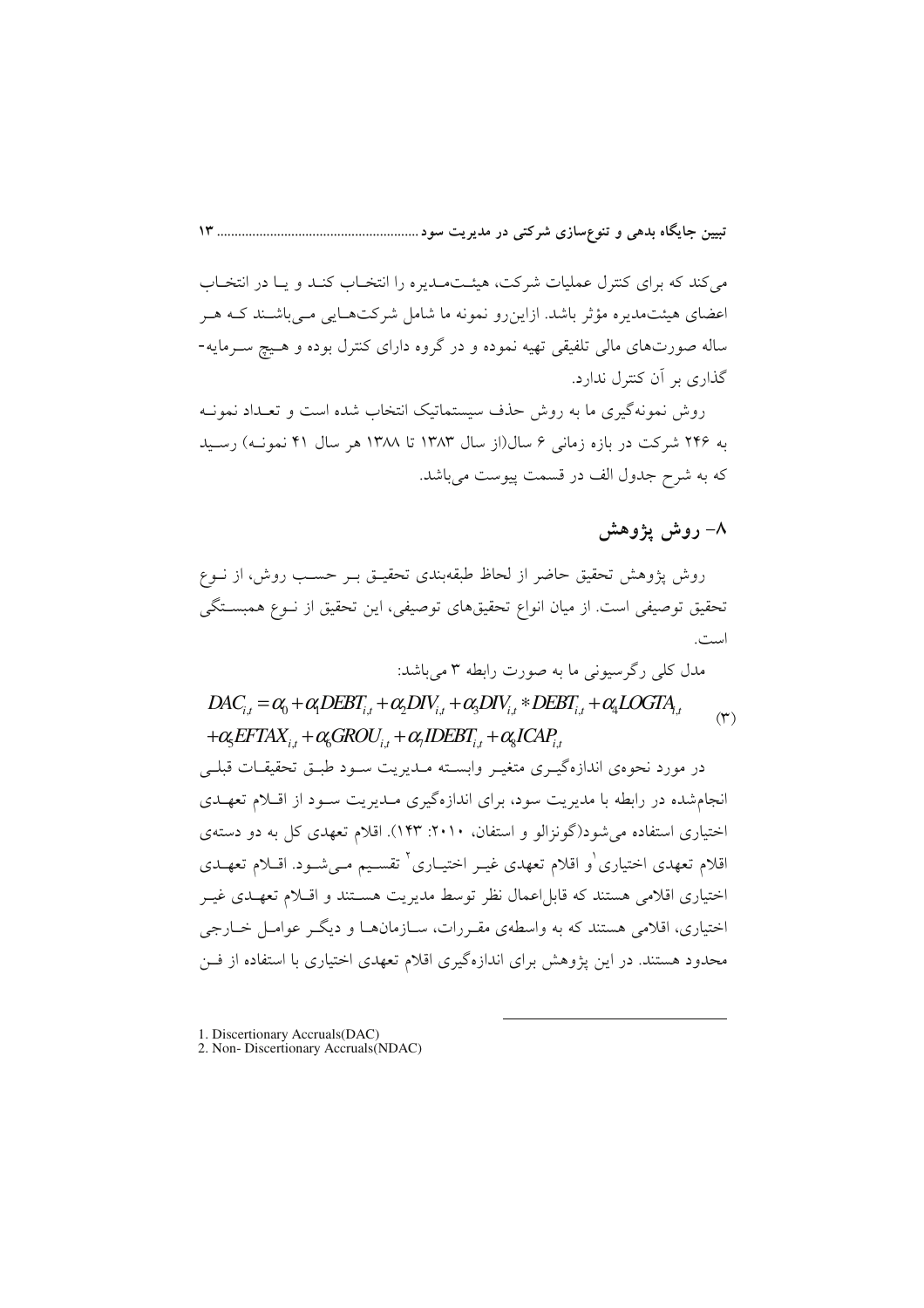۱۴ ........................... پژوهش های حسابداری مالی وحسابرسی، سال پنجم، شماره بیستم، زمستان ۱۳۹۲

OLS از ينج مدل پيشنهادي استفاده شده است.

بنیش و یانگ' نشان دادند از آنجائیکه مـدیریت سـود دائمـی(سـال بـه سـال) بـا بهکار گیری اقلام تعهدی مربوط به استهلاک با احتمال بیشتری به علت عینیت و قابلیت پیش بینی آن محدود شده است این فرمول جذابتر است(بنیش، ۱۹۹۸: ۲۰۹ و پانگ، ۱۹۹۹: ۸۳۳). بنابراین از مدل جریان نقدی جونز که توسط آلکاریا و گیل پیشنهاد شــده است تحت عنوان «مدل جريان نقديكو تاه مدت جونز» استفاده مي كنيم.

۱– مدل پیشنهادی اَلکاریا و گیل ۲۰۰۴) تحت عنوان مدل جریان نقدی کوتاه مــدت جونز مطابق یا رابطه ۴ مے باشد:

 $WCA_{i,t} / A_{i,t-1} = \alpha_0(1/A_{i,t-1}) + \alpha_1(\Delta REV_{i,t} / A_{i,t-1}) + \alpha_2(CFO_{i,t} / A_{i,t-1}) + u_{i,t} + \varepsilon_{i,t}$  (\*)

اقلام تعهدی سرمایه در گردش شرکت i در دوره $t$ / کل دارائی هـای: $WCA_{i,t}/A_{i,t-1}$  $t$ شرکت  $i$  در ابتدای دوره , WCA رتغییرات دارائی های جاری– تغییـرات وجـوه نقـد) –(تغییـرات بـدهی هـای جاری ٔ– تغییرات حصهی جاری تسهیلات مالی دریافتی ٔ– تغییرات مالیات پرداختنی) مربوط به شرکت i در دورهt.  $t$  : نغییرات درآمد فروش نسبت به دوره قبل شرکت  $i$  در دوره $\Delta REV_{i}$ جریان نقدی عملیاتی که برابر است با: درآمد خالص عادی $(-$ اقــلام تعهــدی $CFO_{i},$ سرمایه در گردش – هزینه استهلاک– هزینه استهلاک دارائیهای نامشهود) مربـوط بــه  $t$  شرکت  $i$ در دوره جز اثر ثابت یا اثر تصـادفی مـدل(در صـورت بـهکـارگیری رگرسـیون حـداقل !! مربعات معمولي برابر صفر است). طبق مدل قبلی، سرمایه در گردش به عنوان یک متغیر توضیحی است تــا معکــوس

1. Beneishand Young

<sup>2.</sup> Alcarria and Gill 3. Current liabilities

<sup>4.</sup> Short-term debt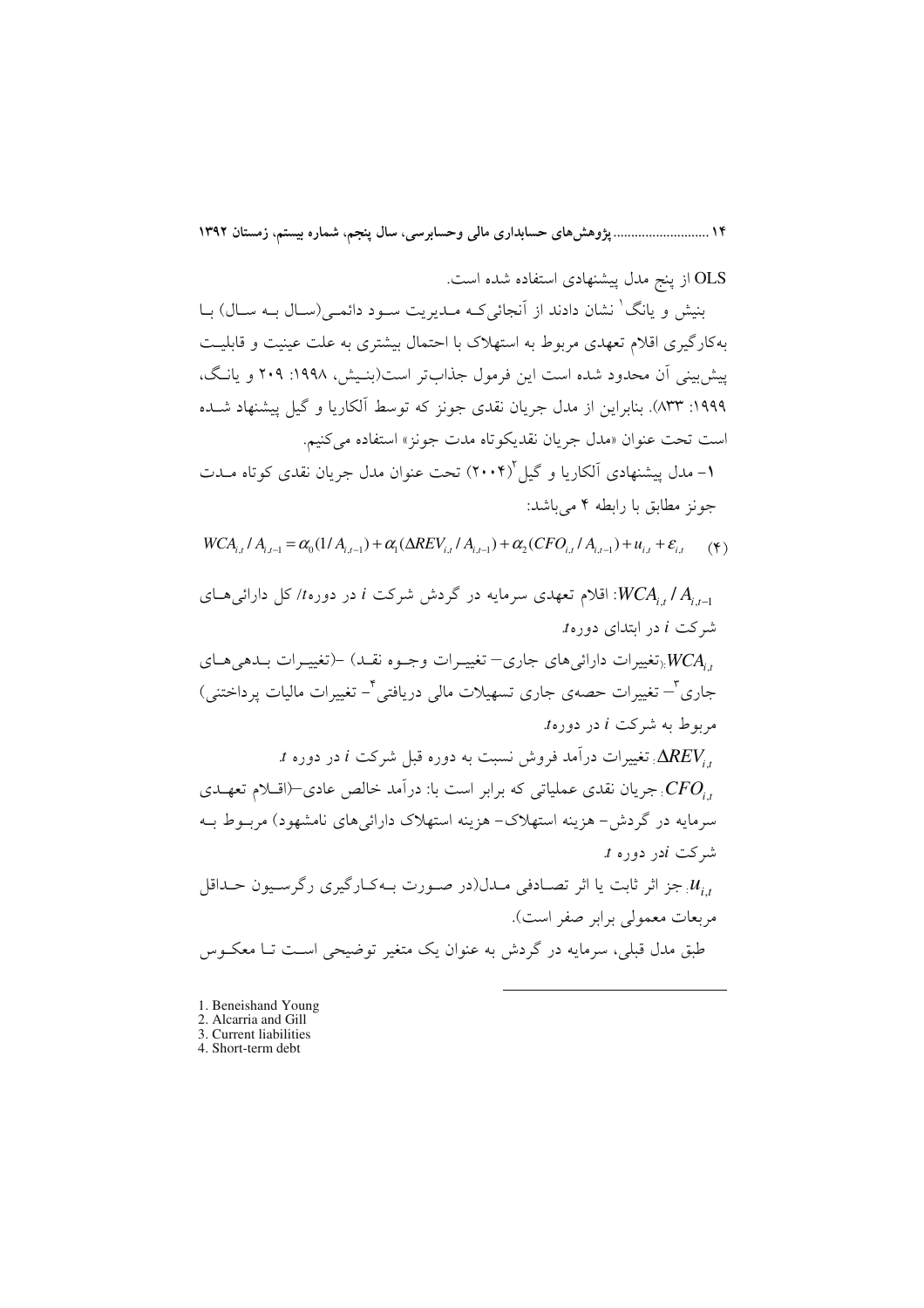شدن یا واژگونی اقلام تعهدی را مهـار سـازد. ازآنجـایی کـه اقـلام تعهـدی، تعـدیلات حسابداری جریانهای نقدی هستند و در طول دوروی فعالیت شرکتها بایــد بیشــتر از صفر باشد ازاین رو از اقلام تعهـدی مـدیریت شـده بـهطـور صـعودی انتظـار مـی رود معکوس شوند و به صفر برسند. اقلام تعهدی در دورهیt باید عملکرد اقلام تعهـدی در دوره t-1 باشد. مدل پیشنهادی بعدی بر اساس مدل پیشنهادی انوایز و پی می باشد و مـا از اقلام تعهدی دورههای قبل در مدل جریان نقدی کوتاه مدت جونز استفاده می کنیم: ۲- مدل پیشنهادی انوایز ``(۲۰۰۱) و پی ``(۲۰۰۵) تحت عنوان مدل جریان نقدی کوتـاه مدت جونز و اقلام تعهدي تأخيري ٌ مطابق با رابطه ۵ مي باشد:

 $VCA_{i,t}$  /  $A_{i,t-1} = \alpha_0(1/A_{i,t-1}) + \alpha_1(\Delta REV_{i,t}/A_{i,t-1}) + \alpha_2(CFO_{i,t}/A_{i,t-1})$  $-\alpha_{3}(WCA_{i,t-1} / A_{i,t-2}) + u_{i,t} + \varepsilon_{i,t}$  $\omega$ 

با در نظر گرفتن بقیه تعدیلات جریانهای نقدی، مدل پیشنهادی دیگری که اسـتفاده شده است مدل پیشنهادی مک نیکولزمی باشد که جریانهـای نقـدی دورهی قبـل، دوره جاري و دوره اَتي را کنترل مي کند.

$$
\mathcal{A}_{i,t} \mid A_{i,t-1} = \alpha_0 (1 \mid A_{i,t-1}) + \alpha_1 (\Delta REV_{i,t} \mid A_{i,t-1}) + \alpha_2 (PPE_{i,t} \mid A_{i,t-1})
$$
\n
$$
+ \alpha_3 (ROA_{i,t-1} \mid A_{i,t-2}) + u_{i,t} + \varepsilon_{i,t} \tag{9}
$$

. اقلام تعهدی کل شرکت i در دوره  $t$ (خالص فروش– جریان نقدی عملیاتی). $TA_{i.t}$ 

<sup>1.</sup> Nwaeze

<sup>2.</sup> Pae

<sup>3.</sup> Lagged accruals 4. McNichols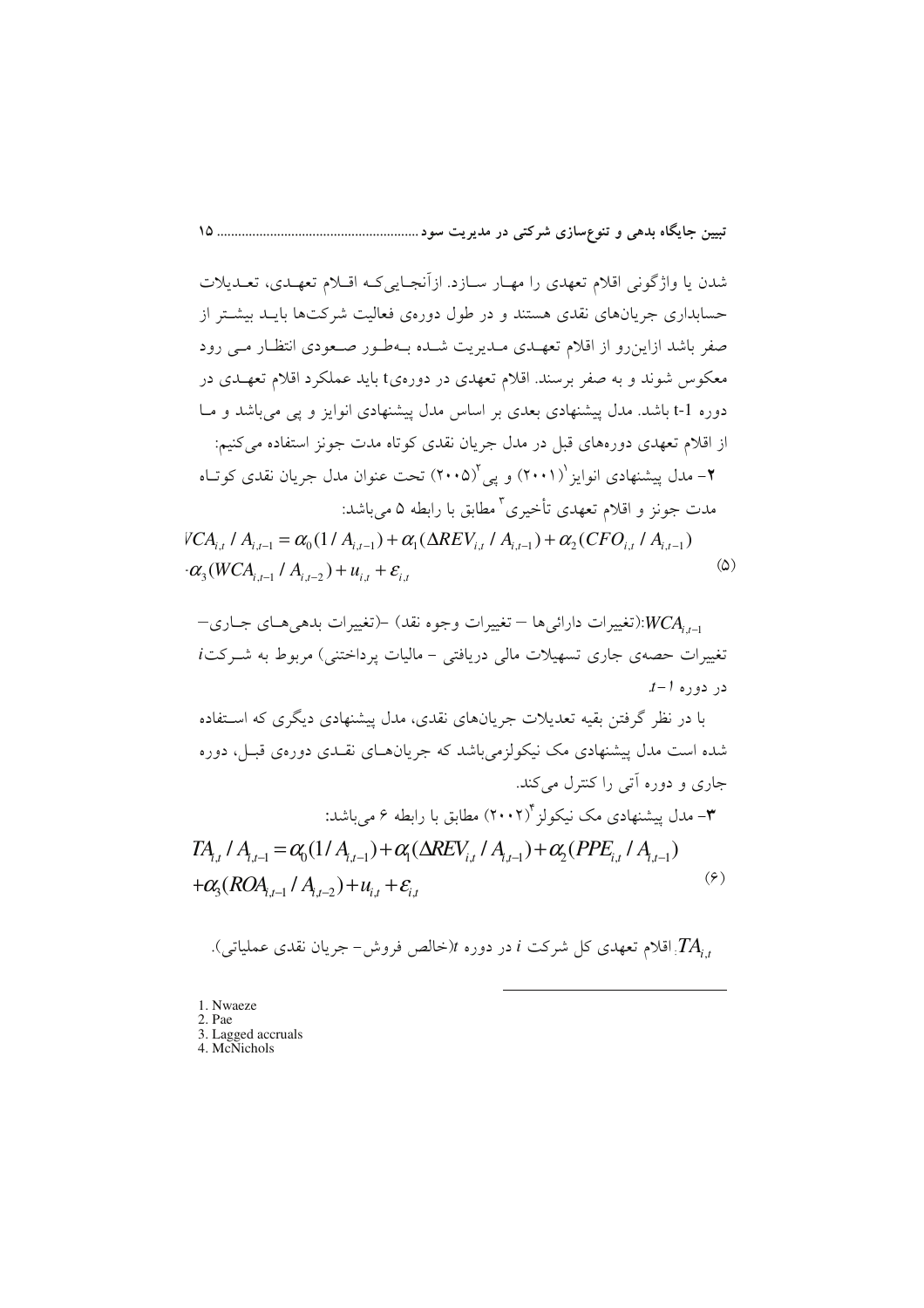$t$  . PPE, اموال، ماشین آلات و تجهیزات شرکت  $i$  در دوره. جریان نقدی عملیاتی که برابر است با: درآمد خالص عادی $(-CFO_{i-1})$ سرمایه در گردش- هزینه استهلاک- هزینه استهلاک سرقفلی) مربوط به شــرکت i در دوره قبل.

جریان نقدی عملیاتی که برابر است با: درآمد خالص عادی $(-CFO_{i\,\,\scriptscriptstyle\rm F1})$ سرمایه در گردش- هزینه استهلاک- هزینه استهلاک سرقفلی) مربوط به شــرکت i در دو ده آتي.

یا در نظر گرفته یقیه متغیرهای کنترلی میا از میدل پیشینهادی کوتیاری و همکیاران استفاده کردیم که این مدل ROA دورهی قبل را کنترل پژواکاند. زیــرا ارزش نهــایی آن می تواند اقلام تعهدی را تحت تأثیر قرار دهد.

۴– مدل پیشنهادی کوتاری و همکاران (۲۰۰۵) مطابق با رابطه ۷ می باشد:

$$
TA_{i,t} / A_{i,t-1} = \alpha_0 (1 / A_{i,t-1}) + \alpha_1 (\Delta REV_{i,t} / A_{i,t-1}) + \alpha_2 (PPE_{i,t} / A_{i,t-1})
$$
  
+ $\alpha_3 (CFO_{i,t} / A_{i,t-1}) + \alpha_4 (CFO_{i,t-1} / A_{i,t-2}) + \alpha_5 (CFO_{i,t+1} / A_{i,t}) + u_{i,t} + \varepsilon_{i,t}$  (V)

بازده داراییها مربوط بــه شــرکت i در دوره قبـــ| (ســود خــالص / کــا ) بازده داراییها مربــوط بــه شــرکت i دارائے ِها)

علاوه بر مدلهای بالا که از یک رویکرد ترازنامهای برخوردارنـد، هریبـار و کــولینز مدلی پیشنهاد کردند که از یک رویکرد سود و زیانی پیروی میکند. آنها معتقدنـد کـه رویکرد ترازنامهای دارای مشکلات اندازهگیری است و ممکن است زمانی که هیچگونـه فرصتی برای مدیریت سود وجود نداشته باشد نتایج نادرستی را ارائـه دهـد. تغییـرات داراییهای جاری و بدهیهای جاری به علت رویدادهای غیرعملیاتی در ترازنامـه زیـاد نشان داده میشود اما در صورت سود و زیان جریان پیدا نمی کند. مدل آنها بـر اسـاس رگرسیون تعدیلات اقلام تعهدی کل است: ۵– مدل پیشنهادی هریبار و کولینز ۲۰۰۲) مطابق با رابطه ۸ میباشد:

1. Kothari et al.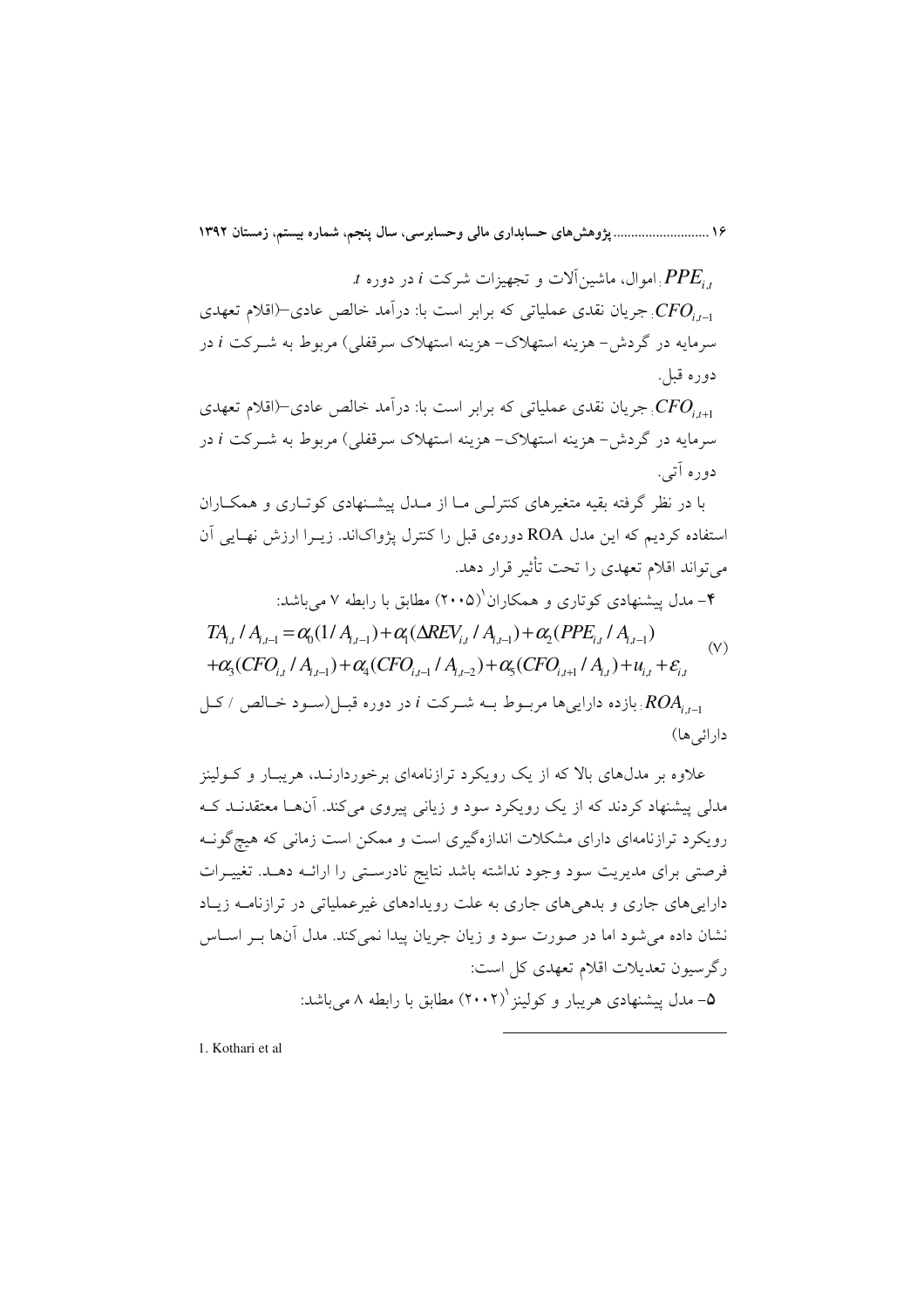$$
TACC_{i,t}/A_{i,t-1} = \alpha_0(1/A_{i,t-1}) + \alpha_1(\Delta REV_{i,t}/A_{i,t-1}) + \alpha_2(PPE_{i,t}/A_{i,t-1})
$$
  
+  $u_{i,t} + \varepsilon_{i,t}$  (A)

t تفاوت درآمد عملیاتی و جریان نقدی عملیاتی شرکت i در دوره $I$ 

۸–۱– روش۵ای آماری تجزیه و تحلیل و آزمونهای آماری لازم جهت تأیید نتایج در این پژوهش از رگرسیون چند متغیره استفادهشـده و بـرای نرمـال بـودن نیـز از آزمون جارکیو –برا<sup>۲</sup> استفاده شده است. محاسـبه آمـاره ایــن آزمــون توســط نــرمافــزار EViews امکانپذیر میباشد. در این آزمون از توزیع کای-مربع با دو درجه آزادی یکی برای کشیدگی و دیگری برای چولگی استفاده مـیشـود. آمـاره ایــن آزمـون در سـطح خطای ۰. ۰۵ با دو درجه آزادی برابر۵. ۹۹ است. در صورتی که جارکیو-بـرای حاصـل از این آزمون بیشتر از ۵. ۹۹ باشد، فرض صفر آماری مبنی بر نرمال بودن توزیــع متغیــر موردبررسی با اطمینان ۹۵٪ پذیرفته می شود. همانطورکه در جدول شماره ۱ نشــان داده شده است در کلیه آزمون(ها Jarque-bera بزرگتر از ۵ـ ۹۹ بوده و می توان نرمال بــودن توزيع دادهها را تأييد نمود.

<sup>1.</sup> Hribar and Collins

<sup>2.</sup> Jarque-bera Normal Test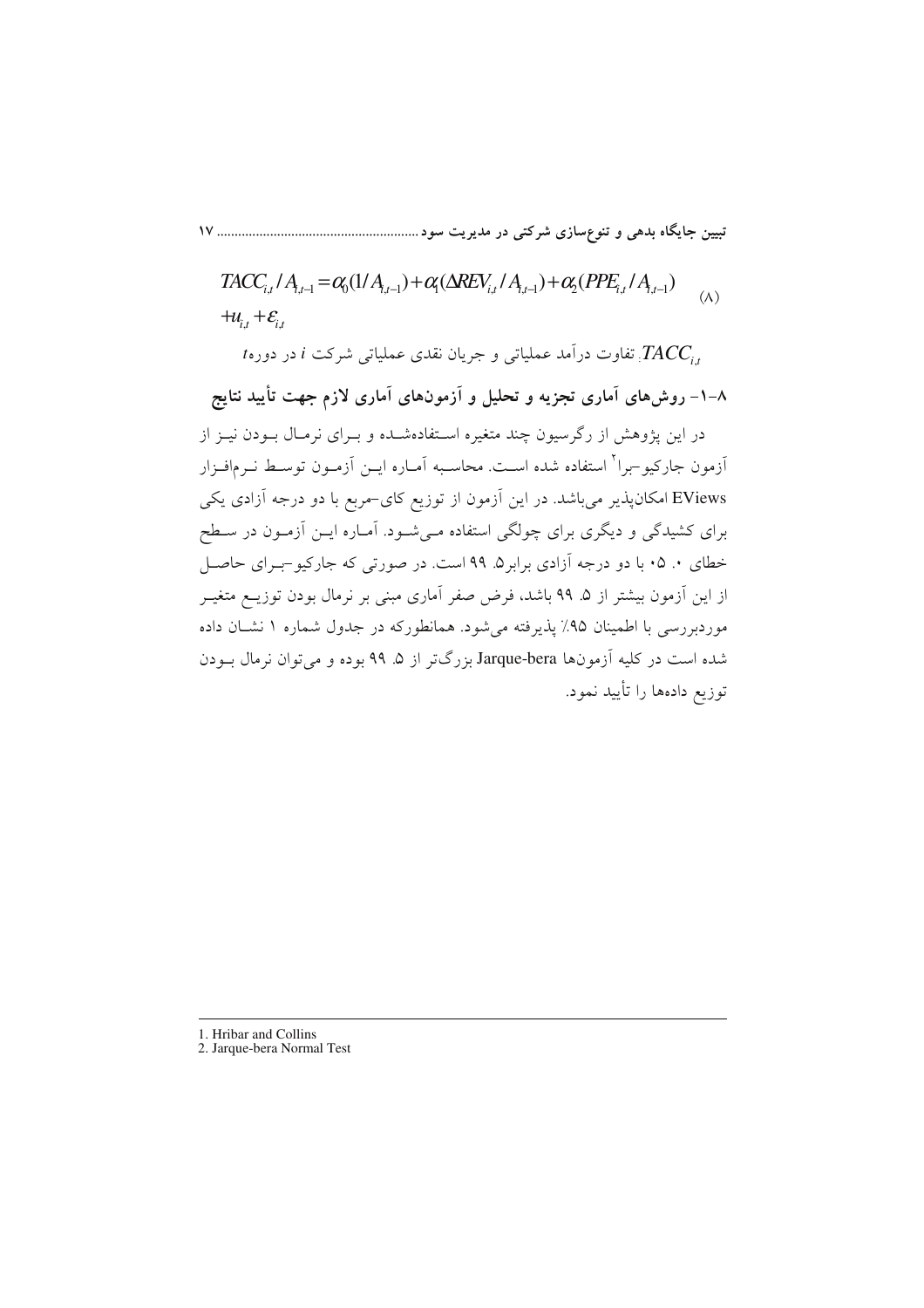۱۸ ............................... پژوهشهای حسابداری مالی وحسابرسی، سال پنجم، شماره بیستم، زمستان ۱۳۹۲

| هريبار و<br>كولينز                                      | کوتاری و<br>همكاران     | مک نیکولز                                                                | انوایز و پی                                      | آلکاریا و<br>گیل                                              | شرح          |
|---------------------------------------------------------|-------------------------|--------------------------------------------------------------------------|--------------------------------------------------|---------------------------------------------------------------|--------------|
| $-17$ . Ye $-19$                                        | $-V^{\circ}$ . Te $-V$  | $-9.$ $\text{re} -1 \text{V}$                                            | $-79.1e - 1V$                                    | $-77.7e - 1V$                                                 | ميانگين      |
| $-\cdot/\cdot$ $\uparrow\setminus\cdot\uparrow\uparrow$ | $-\cdot/\cdot\cdot9994$ | $ \cdot$ $/$ $\cdot$ $\cdot$ $\uparrow$ $\uparrow$ $\uparrow$ $\uparrow$ | $ \cdot$ $\prime$ $\cdot$ $\triangle$ 9.7 $\vee$ | $-\cdot/\cdot\cdot$ $VYVV$                                    | ميانه        |
| 17999.5                                                 | ۰/۸۸۵۹۶۴                | $\cdot$ / $\vee$ $\uparrow$ $\vee$ $\circ$ $\uparrow$                    | .799011                                          | $\cdot$ /0 $\cdot$ $\wedge$ $\wedge$ $\wedge$                 | حداكثر       |
| $-1401.9$                                               | $-149.011$              | $-1/08V909$                                                              | $- \cdot$ /۳۹۷۹۵۳                                | $-14100$                                                      | حداقل        |
| $\cdot$ /۲۱۵۴۵۴                                         | $\cdot$ /166374         | $\cdot$ /۱۲۲۴۶۳                                                          | $\cdot$ /179 $\cdot$ 4 $\wedge$                  | $\cdot$ / ۱ ۲ $V$ $V$ ۳ $V$                                   | انحراف معيار |
| Y/YYAYAY                                                | 1/199114                | .7819909                                                                 | $\cdot$ /۴۷۹۵۵۶                                  | ۰/۴۱۶۳۴۵                                                      | چولگي        |
| 14/14/10.                                               | V/VY۳۶۸۴                | $\mathcal{N}$                                                            | <b>Y/VTATVO</b>                                  | Y/4Y4V50                                                      | كشيدگى       |
| 1644/TQV                                                | 714/0791                | YAQ/VAIT                                                                 | $\cdot$ /۴ $\cdot$ ۳۹ $\cdot$                    | 40/67461                                                      | جاركيو –برا  |
| $\frac{1}{2}$                                           | $\frac{1}{2}$           | .                                                                        | $\bullet$ / + + + + + +                          | $\bullet$ / $\bullet$ $\bullet$ $\bullet$ $\bullet$ $\bullet$ | احتمال       |
| ۲۴۶                                                     | ۲۴۶                     | $Y \cdot \Delta$                                                         | ۲۴۶                                              | ۲۴۶                                                           | تعداد        |

جدول۱–مقادیر مربوط به آزمون نرمال جارکیو–برا

\* منبع: يافتههاي پژوهشگر

برای محاسبه شاخص مدیریت سود از اقلام تعهدی اختیاری(DAC) به عنوان متغیـر وابسته استفاده شده که با استفاده از نرمافزار EViews مراحل زیر انجام شده است. ۱. استفاده از آزمون چاو برای اینکه آیا از روش پنل استفاده شود یا روش ترکیبی. ۲. استفاده از آزمون هاسمن برای اینکه آیا از روش اثرات ثابت استفاده شود یــا روش اثرات تصادفي. ۳. آزمون معنىدار بودن معادله رگرسيون ۴. آزمون معنىدار بودن ضرايب.

نتایج آزمون بالا در جدول شماره ۲ نشان داده شده است.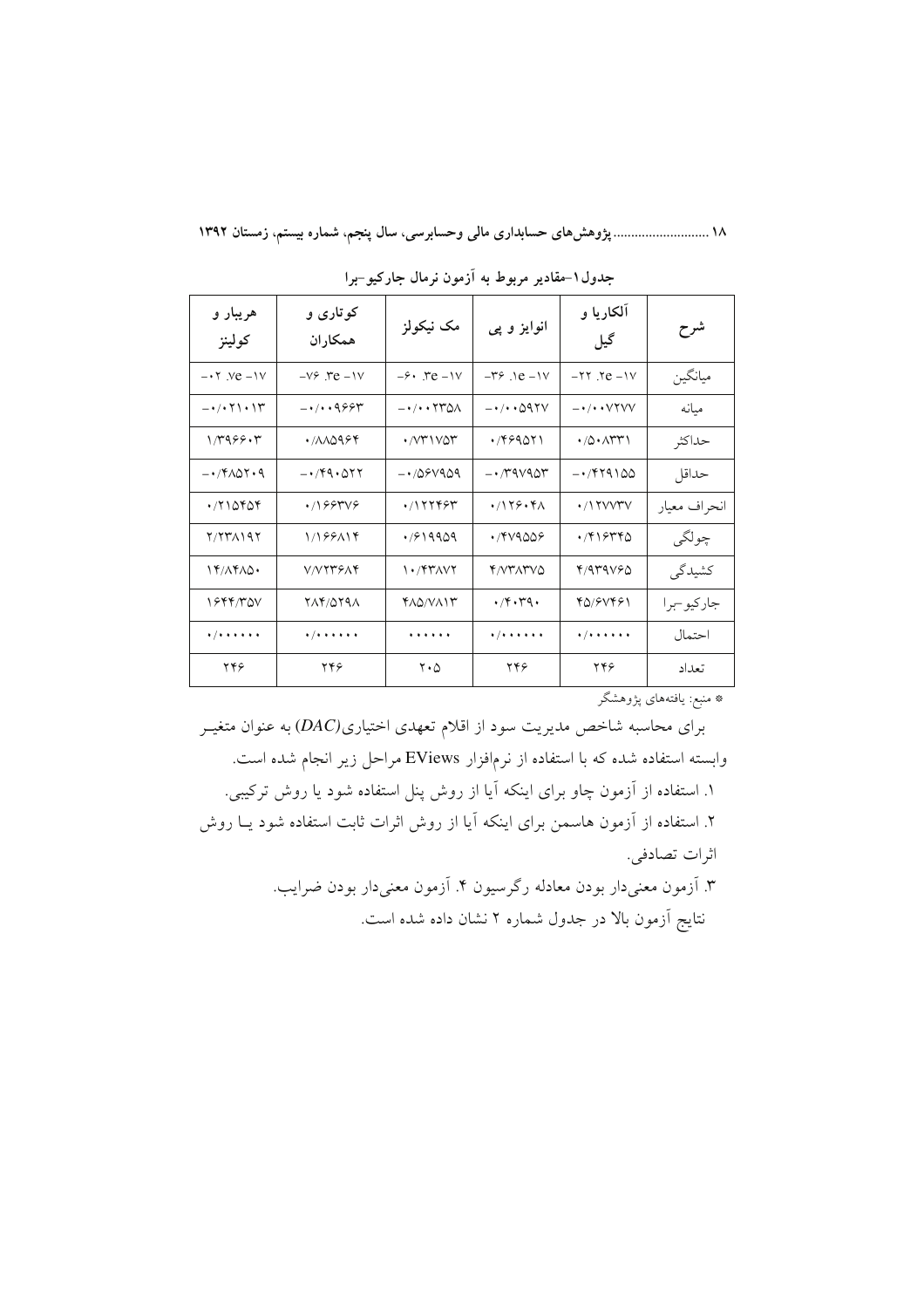| هريبار و<br>كولينز                                            | کوتاری و<br>همكار ان            | مک نیکولز                                         | انوایز و پی                                         | آلکاریا و<br>گیل                  | شرح                            |
|---------------------------------------------------------------|---------------------------------|---------------------------------------------------|-----------------------------------------------------|-----------------------------------|--------------------------------|
| $\cdot$ /۲۲۶ $\cdot$ ۸ $\cdot$                                | $\cdot$ /۱۴۸۸۴۶                 | $\cdot$ // $\cdot$ $\ast$ $\vee$ $\vee$ $\ast$    | 4/977190                                            | ۰٬۶۴۵۴۹۰                          | ضريب تعيين                     |
| .7194A9                                                       | $\cdot$ /\\\\\\                 | ۷۴۷۹۳۶ •                                          | ۱/۵۵۱۶۴۴                                            | $\cdot$ /0 $V \cdot \cdot \tau$ 0 | ضريب تعيين<br>تعديل شده        |
| $\cdot$ /VSAS\                                                | $\cdot$ / $\cdot$ ۴۳۵۲۷ $\cdot$ | $\cdot$ / $\cdot$ $\circ$ $\circ$ $\cdot$ $\cdot$ | $\cdot$ / $\cdot$ $\vee$ $\circ$ $\uparrow$ $\circ$ | ۰/۰۷۴۸۵۲                          | ميانگين                        |
| $\cdot$ $(5011)$                                              | $\cdot$ /\ $\wedge$ ۳۲۵ $\cdot$ | ./ TVVYQA                                         | $\cdot$ /۲ $\cdot$ ۸۸۴۸                             | $\cdot$ /۲۱۵۴۳۸                   | انحراف معيار                   |
| 13706460                                                      | ۱۰/۵۳۶۲۶                        | 14/109 • V                                        | $V/AQ \cdot 919$                                    | 1/000090                          | $F_{\circ}$ اَمار              |
| $\bullet$ / $\bullet$ $\bullet$ $\bullet$ $\bullet$ $\bullet$ | */******                        | */******                                          | */******                                            | */******                          | احتمال                         |
|                                                               |                                 |                                                   |                                                     |                                   | عاجا والمعربة المستبقة كالمتحا |

جدول۲-مقادیر پنج مدل اندازهگیری اقلام تعهدی اختیاری

\* منبع: یافتههای پژوهشگر

در بررسی معنادار بودن مدل رگرسیون در یک معادله رگرسیون چندگانــه، چنانچــه هیچگونه رابطهای میان متغیر وابسته و متغیرهای مستقل وجود نداشته باشد، باید تمـامی ضرایب متغیرهای مستقل در معادله برابر صفر باشد. بدین ترتیب می توان معنی دار بودن معادله رگرسیونی را آزمون کرد. این کار بــا اســتفاده از تحلیــل واریــانس و آمــاره F بــا فرض های زیر صورت می گیرد:

چنانچــه در ســطح اطمینــان ۹۵٪(خطــای۵٪ =α) آمــاره $F$ محاســبهشــده از معادلــه رگرسیون، کوچکتر از مقدار  $F$  بدست آمده از جدول باشد، فرض  $H_0$ را نمیتوان رد کرد در غیر این صورت $H_{_0}$ رد میشود. در صورتی میتوان از رگرسیون استفاده کرد که معادله رگرسیون معنیدار شود. با استفاده از Prob(F-statistic) بدست آمده از نرمافـزار می توان به این مهم دست یافت. ازآنجاکه سطح خطای ۵٪ برای مدل در نظر گرفته شده است بنابراین (Prob(F-statistic بدست آمده باید کمتر از ۲. ۵٪ باشد. همـان طـور کـه مشاهده می کنیم در کلیه مدلها(Prob(F-statistic بدست آمده صفر بوده و کمتـر از ۲. ۵٪ میباشد و این یعنی مدل ما معنی دار است.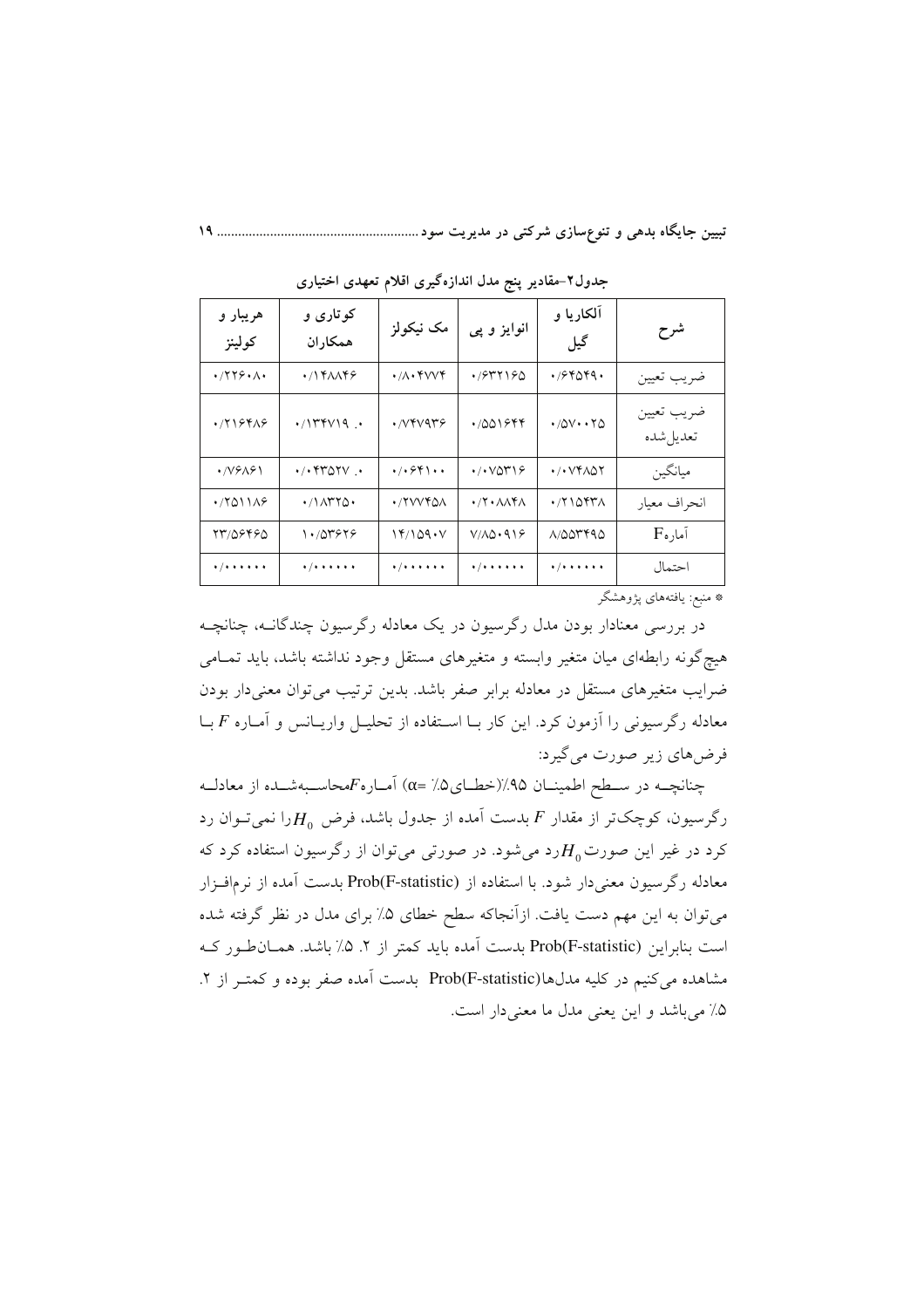۲۰ ................................ یژوهش های حسابداری مالی وحسابرسی، سال ینجم، شماره بیستم، زمستان ۱۳۹۲

# ۹- آزمون فرضیهها و یافتههای پژوهش

در این پژوهش از یک متغیر کنترلی تحت عنوان اندازه شرکت LOGTA که عبارت است از لگاریتم داراییهای شرکت i در دورهtاستفاده شده است. بـر اسـاس تئــوری نمایندگی، شرکتهای بزرگتـر نــابرابری اطلاعــاتی بیشــتری از خــود نشــان داده و در این گونه شرکتها مدیران می توانند از این مزیت استفاده نموده و سود شرکت را به نفع خود، دستکاري نمايند(موحـد و احمـد، ۲۰۰۵: ۶۹؛ چونـگ و همکـاران، ۲۰۰۵: ۷۶۶؛ عثمان و ژگال، ۲۰۰۶: ۴۰۶). از طرفی دیگر شرکتهای بـزرگتـر بـه منظـور کـاهش هزینههای سیاسی، تمایل بیشتری بـرای کمتـر نشـان دادن سـود از خـود نشـان مـی-دهند(واتز و زیمرمن، ۱۹۸۶؛ یونگ، ۱۹۹۹: ۸۳۳؛ لی و همکاران، ۲۰۰۷: ۲۹۳؛ ژانگ و همکاران، ۲۰۰۷). ما در این یژوهش ابتدا مدل را بــدون در نظـر گــرفتن متغیــر کنترلــی آزمون کردیم و سپس برای اطمینانبخشی به نتـایج پــژوهش بـا در نظـر گــرفتن متغیــر کنترلی مجدداً مدل را مورد آزمون قرار دادهایم. افزودن متغیر کنترلــی تــأثیری بــر نتــایج حاصل از آزمون نداشته است. مدل ما به دلیل اندازهگیری متغیر وابسته با استفاده از پنج مدل، به صورت پنج مدل مختلف ارائه شده است. پــس از ايجــاد پــنج مــدل، معنــی۱دار بودن آن موردبررسی قرار گرفته است. نتایج حاصل از آزمـون ۵ مـدل اســتفادهشــده در حدول شماره ۳ نشان داده شده است.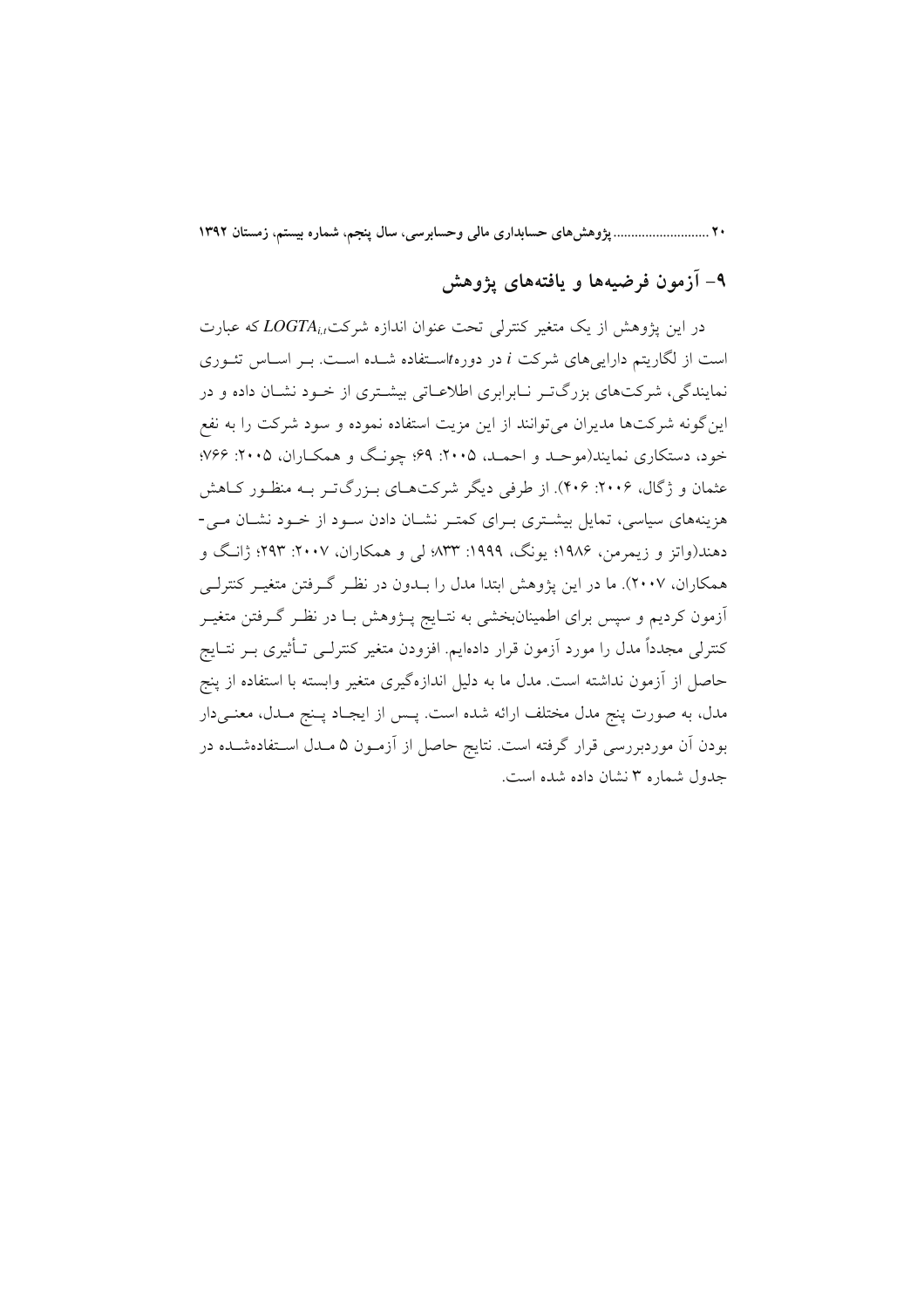| هريبار و<br>كولينز                      | کوتاری و<br>همكار ان              | مک نیکولز                                                        | انوایز و پی                                                       | آلکاریا و<br>گیل                                     | شرح                       |
|-----------------------------------------|-----------------------------------|------------------------------------------------------------------|-------------------------------------------------------------------|------------------------------------------------------|---------------------------|
| $\cdot$ / $\cdot$ $*$ $*$ $*$ $*$       | $\cdot$ / $\cdot$ $\uparrow$ 1078 | $\cdot/\cdot \cdot \wedge \tau \tau$                             | $\cdot$ / $\cdot$ $\cdot$ $\cdot$ $\cdot$ $\cdot$ $\cdot$ $\cdot$ | $\cdot$ / $\cdot$ / $\Upsilon$ / $\wedge$ $\Upsilon$ | ضريب تعيين                |
| $\cdot$ / $\cdot$ $\vee$ $\vee$ $\circ$ | $-1$ $(0.190$                     | $ \cdot$ $/$ $\cdot$ $\uparrow$ $\uparrow$ $\uparrow$ $\uparrow$ | $-1$ . $\cdot$ $\cdot$ $\cdot$ $\cdot$ $\cdot$ $\cdot$            | $-1/1194$                                            | ضريب تعيين<br>تعديل شده   |
| $-1$ י. אי $E$                          | $-\lambda E Vf$ $\Lambda$         | $-\lambda E - \lambda r$ $\lambda$                               | $-19E - 9.7$                                                      | $-1AE - 01.5$                                        | ميانگين                   |
| $\cdot$ /۲۲۰۹۷۵                         | .789.84                           | $\cdot$ /1779 $\vee$                                             | (1500)                                                            | $\cdot$ /179                                         | انحراف معيار              |
| 1/057995                                | ۰/۹۶۴۳۶۷                          | $\cdot$ $\gamma$ $\cdot$ $\alpha$ $\gamma$                       | ٬/۶۹۲۴۶۸                                                          | $1/7\Lambda f\Lambda f$ .                            | $F_{\mathfrak{o}}$ اًماره |
| $\cdot$ /۱۴۴۹۲۳                         | ۰/۴۶۴۵۷۲                          | $4/9$ $A99$                                                      | $\cdot$ /991 $\cdot$ ۵۷                                           | $\cdot$ /۲۵۲۰                                        | احتمال                    |

جدول٣-مقادير حاصل از مدل رگرسيون اصلي با استفاده از پنج مدل استفادهشده

\* منبع: يافتههاى پژوهشگر

فرضيه 1: بين نسبت بارهي به حقوق صاحبان سهام و ماريريت سود رابطهي معكسوس وجود دارد.

همان طور که مشاهده مـیکنـیم در کلیـه مـدلهـا (Prob(F-statistic بدسـت آمـده بزرگتر از ۲. ۵٪ میباشد و این بدین معنی است مدل اصلی مـا معنـیدار نبـوده و در نتیجه بین متغیرها هیچ ارتباطی وجود ندارد. پـس فرضـیهی اول مـا رد مـیشـود و بـه عبارت دیگر هیچ ارتباطی بین نسبت بدهی به حقوق صاحبان سـهام و مـدیریت سـود وجود ندارد.

برخی از تحقیقات خارجی حاکی از رابطـهی مسـتقیم و برخـی حـاکی از رابطـهی معکوس بین نسبت بدهی به حقوق صاحبان سهام و مـدیریت سـود مـیباشـند. امـا در ایران بین نسبت بدهی به حقوق صاحبان سهام و مدیریت سـود هـیچ ارتبـاطی وجـود ندارد. این موضوع در چندین تحقیق قبلی به اثبات رسـیده اسـت(پورحیـدری، همتـی،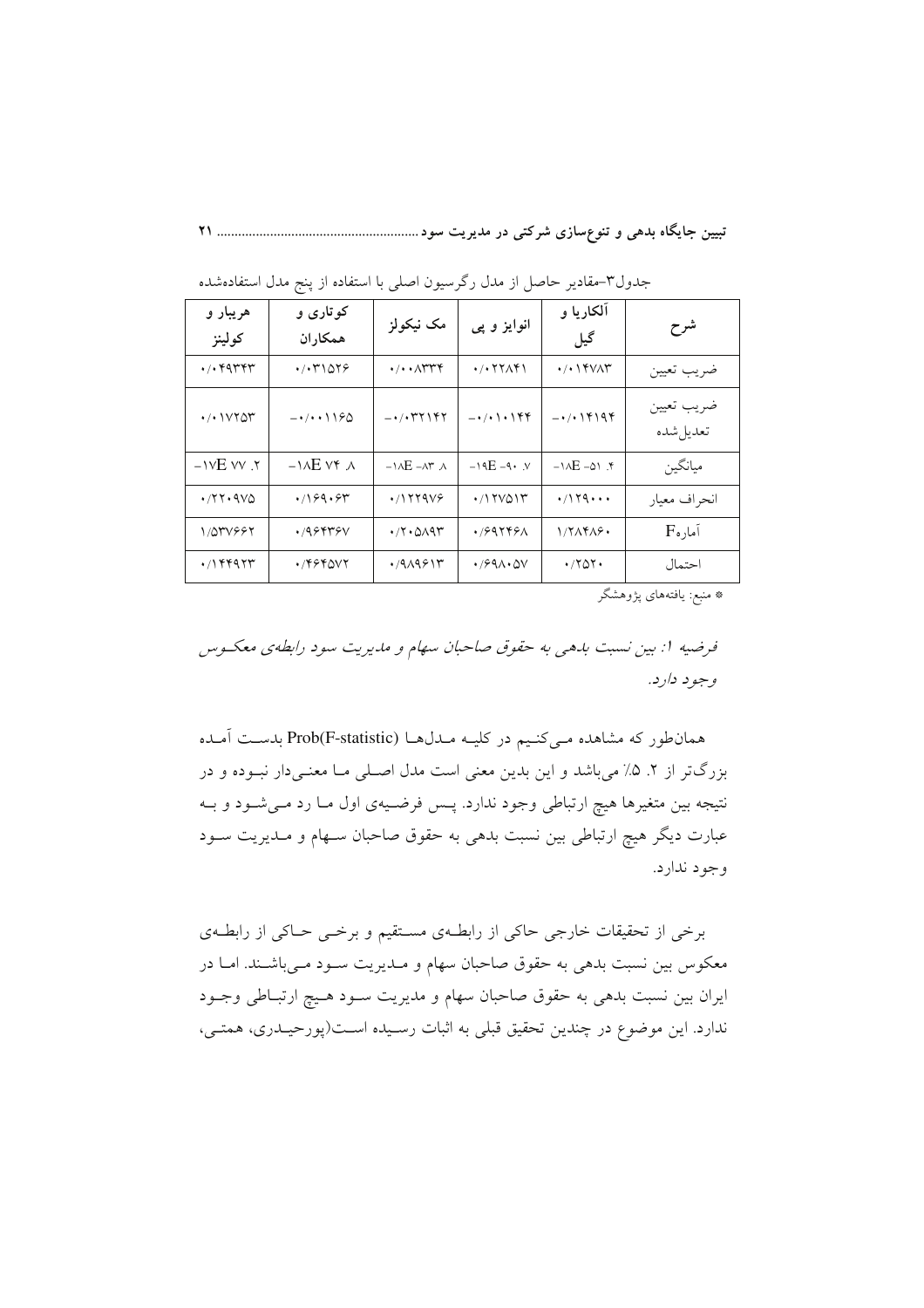٢٢ ............................ يژوهش هاي حسابداري مالي وحسابرسي، سال ينجم، شماره بيستم، زمستان ١٣٩٢

۱۳۸۳: ۵۷؛ خسرونژاد، ۱۳۸۸: ۷۹). البته باید متذکر شـد کـه در تحقیقـات قبلـی بـرای اندازهگیری اقلام تعهدی اختیاری یــا از مــدل جــونز <sup>۱</sup> اســتفاده شــده اســت یــا از مــدل تعدیل شده جونز، اما در این تحقیق با وجود استفاده از پنج مدل جدیدتر باز هـم همـان نتايج استخراج شده است. علت ارتباط نداشتن نسبت بدهي به حقوق صاحبان سهام بــا مدیریت سود در ایران احتمالاً میتواند به این دلیل باشد که در ایران بانکـــهــا تنهــا بــه صورتهای مالی و وضعیت سودآوری شرکت به عنوان ملاک اعطـای وام نمــی نگرنــد. مهمترین شرط بانکها اخذ وثیقه و تضمینهای کافی و همچنین انعقاد قرارداد بر مبنای عقود اسلامی می باشد و میزان اعتبارات بانکها نیز محدود می باشد(پورحیدری، همتـی، ۱۳۸۳: ۵۷). و همچنین در ایران بر شرکتهایی که دارای مقادیر زیـادی بـدهی هسـتند نظارتی از جانب بانکداران و بستانکاران انجام نمی شود درحالی که در کشورهای غربے مانند اسپانیا این موضوع وجود دارد و به همین خاطر در اسپانیا بین بـدهی و مـدیریت سود رابطه معکوس وجود دارد و شاید این موضـوع نیـز یکـی از دلایـل عـدم وجـود ارتباط باشد(جنسن ٌ، ۱۹۸۶: ۳۲۳).

فرضيه ٢: بين تنوع سازي شركتي و مديريت سود رابطهي مستقيم وجود دارد.

همانطور که در قسمت ۶ عنوان گردید برای اندازهگیـری تنـوع سـازی شـرکتی دو شاخص هرفیندال و شاخص اَنترویی پیشنهاد شــده اسـت. در مــدل هرفینــدال یکــی از متغیرها فروش به یک بخش(شرکت سرمایه پــذیر) مــیباشــد، و عــدم اســتفاده از ایــن شاخص در ایران محدودیت این تحقیق میباشد، چرا که فروش در صورتهای مـالی تمامی شرکتهای پذیرفتهشده در بورس به تفکیک بخش ها پیا مشتریان عمیده افشیاء نشده است. در موارد معدودی این مهم انجام شده است که آن هم شامل تمامی سال ها نمي باشد. به همين خاطر مجبور به استفاده از شاخص پاليو شديم كه اين شــاخص هــم دارای معایبی است. از این شاخص به عنوان ابزاری برای اندازهگیری پیچیدگی سازمانی نیز استفاده می شود پس نمی توان قاطعانه گفت که این شاخص میزان دقیق تنوع ســازی

1. Jones 2. Jensen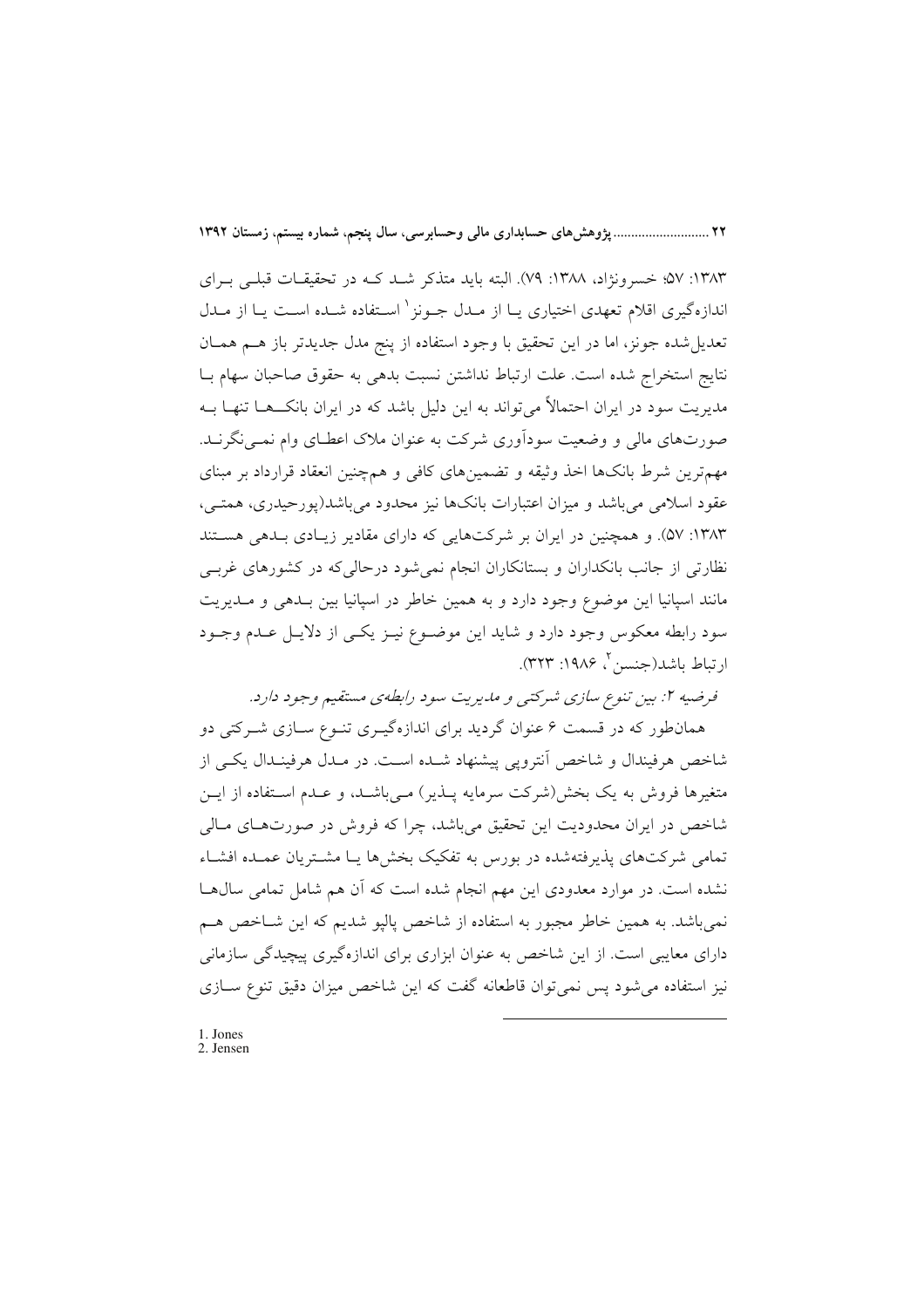شرکتی را بیان می کند(گونزالو و استفان، ۲۰۱۰: ۱۴۸). درحـالی کـه شــاخص هرفینــدال یک شاخص تنوع سازی صنعتی و شرکتی است و دقیقاً میزان تنوع سازی را با توجه به میزان فروشهایی که به بخشهای مختلف شده است ارائه می دهد و می تواند از قابلیت اتکای بالاتری برخوردار باشد.

با استفاده از آزمونهای رگرسیون انجامشده هیچ ارتباطی بین مدیریت سود و تنــوع سازی شرکتی وجود ندارد. شاید یکی از دلایل آن محدودیتهای اجرای شاخص هـای تنوع سازی شرکتی در ایران و یا عدم برخورداری قابلیت اتکIء بـالای شــاخص هــای ديگر و ساير دلايل ناشناخته باشد.

فرضیه ۳: در شرکتهای متنوع سازی شده بین بدهی و مدیریت سود رابطهی مستقیم وجود دارد.

بر اساس دلایل احتمالی ذکرشده در بخش ۹ فرضیه اول، در ایران بین نسبت بـدهی به حقوق صاحبان سهام و مدیریت سود هیچ ارتباطی وجود نـدارد. پـس چـه شـرکت متنوع سازی شده باشد و چه متنوع سازی شده نباشد ایــن موضــوع مــیتوانــد اثرگــذار باشد. علت اّن احتمالاً می تواند به این دلیل باشد کــه در ایــران عقــود اســلامی تنهــا در ارتباط با فعالیتهای خاصی میباشد و برای کلیه فعالیتها مثلاً خرید سهام نمی توان از .<br>بانکها وام و تسهیلات دریافت نمود درحـال<sub>ی</sub>کـه در کشـورهای غربـی ایــن موضــوع امكان يذير است.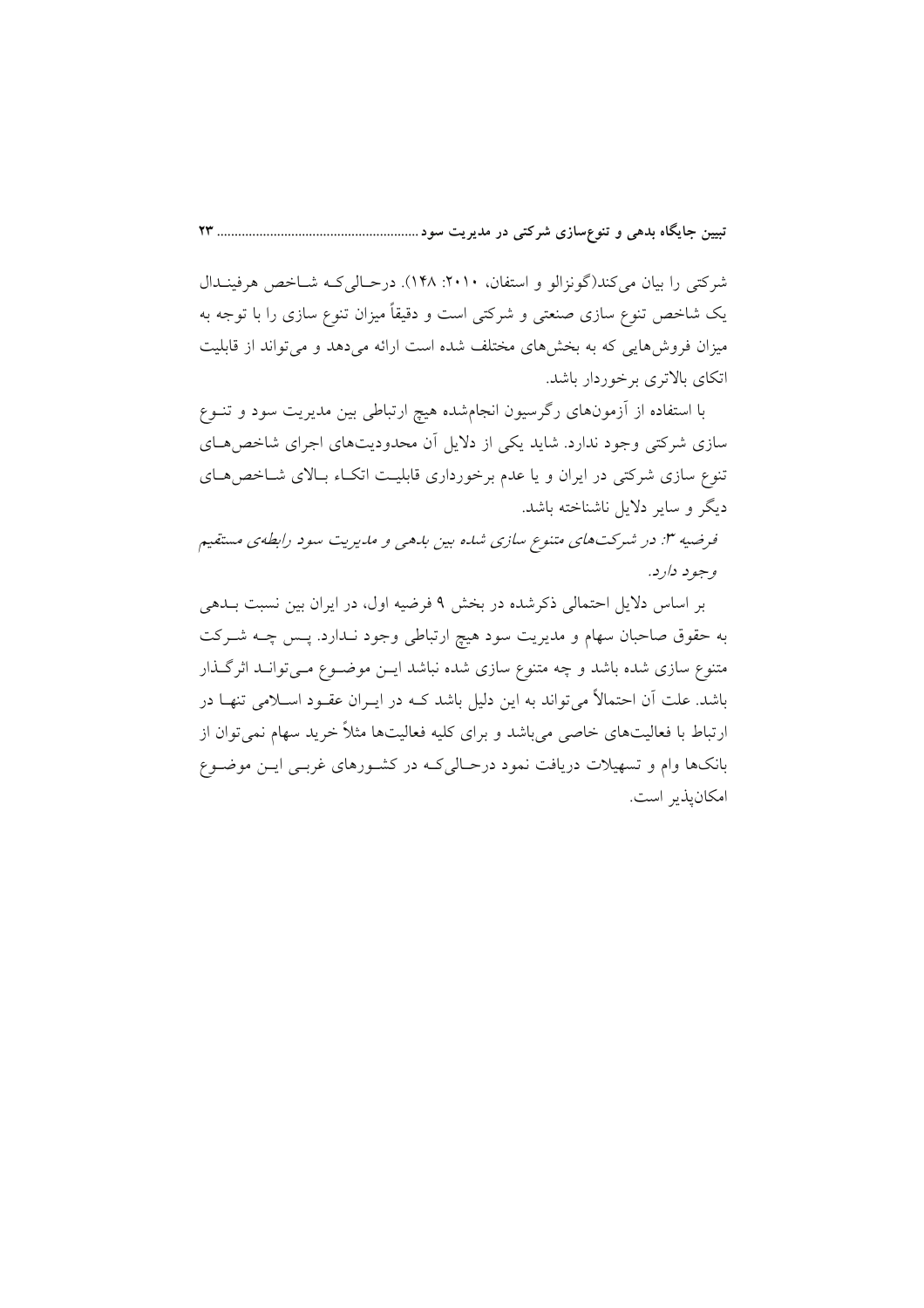خلاصه آزمون فرضيات مطابق با جدول شماره ۴ مي باشد:

| نتيجه<br>آزمون | شرح فرضيه                                                                                 | فرضه |
|----------------|-------------------------------------------------------------------------------------------|------|
| رد             | بین نسبت بدهی به حقوق صاحبان سهام و مدیریت سود رابطهی معکوس<br>وجود دارد.                 |      |
| ر د            | بین تنوع سازی شرکتی و مدیریت سود(افزایش درآمد) رابطهی مستقیم<br>وجود دارد.                |      |
| ر د            | در شرکتهای متنوع سازی شده بین بدهی و مدیریت سود(افزایش درآمد)<br>رابطهى مستقيم وجود دارد. |      |

#### جدول ۴-خلاصه آزمون فرضيات

\* منبع: يافتههاى پژوهشگر

# ۱۰- نتیجه گیری

با توجه به روششناسی تحقیق، در این تحقیق به این نتیجه رسیدیم که در ایران بین نسبت بدهي به حقوق صاحبان سهام و مديريت سود ارتبـاطي وجـود نـدارد. علـت أن می تواند تأکید بیشتر اعطای وام در ایران بر اساس وثیقه باشـد نــه صــورتهــای مــالی. نتیجهی دیگر اینکه در ایـران شـرکتهـا بـا اسـتفاده از تنـوع سـازی شـرکتی در سـود دستکاری نمی کنند. شاید یکی از دلایل آن محـدودیت اجـرای شـاخص تنـوع سـازی شرکتی در ایران(شاخص هرفیندال) و یا عدم برخورداری قابلیت اتکاء بالای شـاخص-های دیگر و دلایل ناشناختهی دیگر باشد. و نتیجهی آخر اینکه در شــرکتهـای متنــوع سازی شده نیز بین بدهی و مدیریت سود ارتباطی وجود ندارد. علـت آن احتمـالاً مـی-تواند به این دلیل باشد که در ایران عقود اسلامی تنها در ارتباط با فعالیتهـای خاصـی میباشد و برایکلیه فعالیتها مثلاً خرید سـهام نمـیتوان از بانـکـهـا وام و تسـهیلات دریافت نمود درحالیکه در کشورهای غربی این موضوع امکانپذیر است. با توجه به افشاء نشدن فروش به تفکیک بخش ها و یا به تفکیک مشتریان عمیده در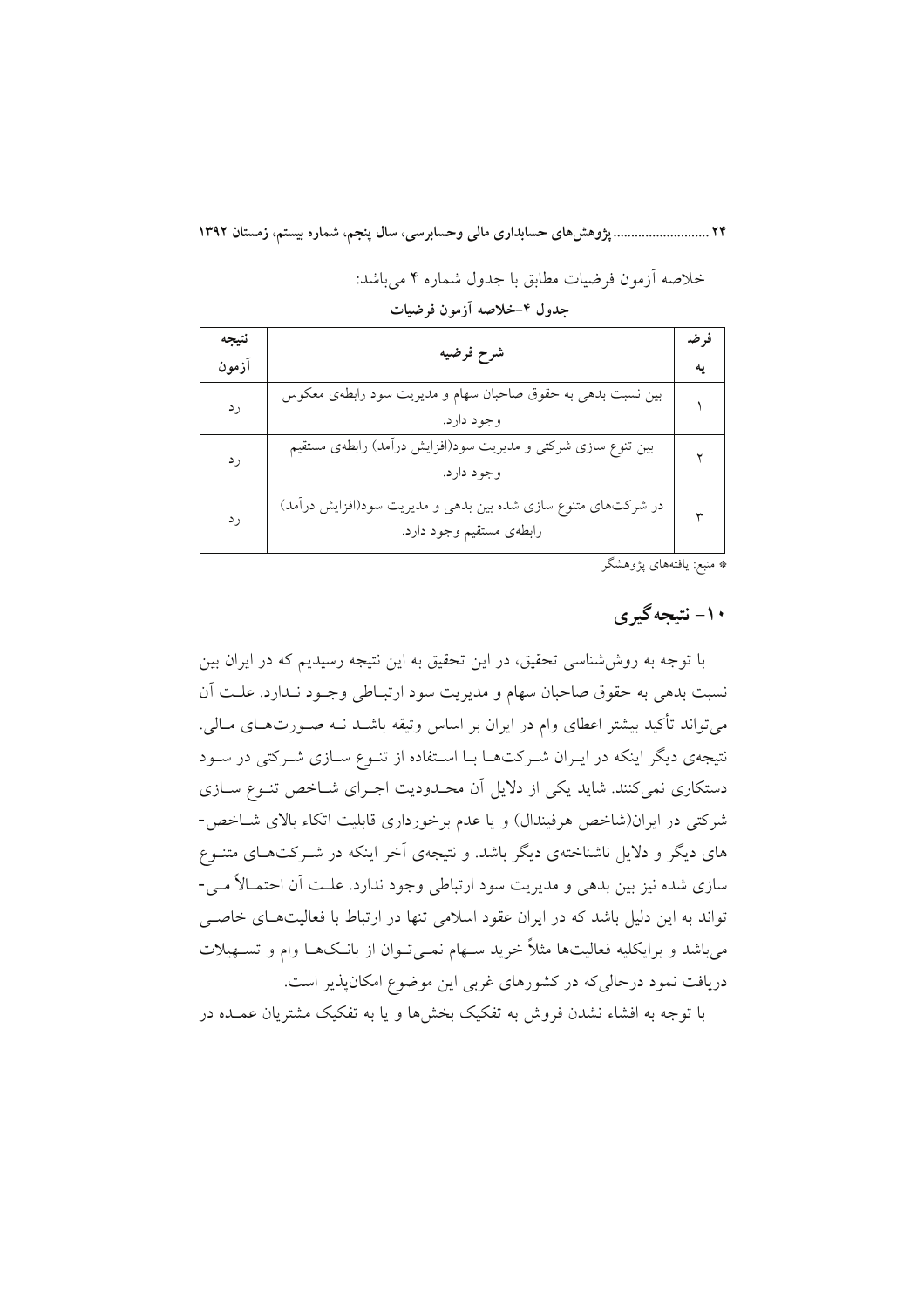یادداشتهای همراه صورتهای مالی تمامی شرکتهای پذیرفتهشـده در بـورس اوراق بهادار تهران و همچنین طی تمامی سال۱ما، قـادر بـه اسـتفاده از شـاخص تنـوعسـازی شرکتی مناسب و قابل اتکاء(شاخص هرفیندال) نشدیم و این موضوع محدودیت عمـده اين تحقيق مي باشد.

با توجه به فرضیهی اول پیشنهاد میگردد در سیستم فعلـی پرداخـت وام و اعتبـار، توسط سیستم بانکی تغییر و اصلاح صورت گیرد چرا که در حال حاضر پرداخت وام و اعتبارات به فعالیتهای خاصی نظیر پرداخت وام برای واردات مواد اولیـه و یـا خریــد ماشینآلات پس از اخذ وثائق و تضمینهای کافی محدود شده است. از سوی دیگ در اعطای وام و اعتبار توجه کمتری به صورتهای مالی و درجه ریسک شرکت مـی شـود. در نتيجه لازم است سيستم فعلى يرداخت وام و اعتبــارات اصــلاح گــردد تــا بانــكـهــا زیانهای کلان مالی ناشی از عدم توان یرداخت پدهی شرکتها را به بار نیاورند.

باتوجه به فرضـیهی دوم پیشـنهاد مـیگـردد جامعـهی حسـابداران رسـمی نظـارت جدیتری بر مؤسسات حسابرسی داشته باشـند تـا مؤسسـات حسابرسـی عـدم افشـاء فروش به تفکیک مشتریان عمده در یادداشتهای همراه صورتهای مالی شرکتها کـه بر اساس نشریه ۱۶۶ سازمان حسابرسی(صورتهای مالی نمونـه) الزامـی مـی باشـد، را نادىدە نگىرند.

با توجه به فرضیهی سوم پیشنهاد مــیگــردد در سیســتم فعلــی پرداخــت وام و اعتبــار توسط سیستم بانکی تغییر و اصلاح صورت گیرد و پرداخت وام فقط در قبال موضـوعات مشخصی نباشد و با توجه به صورتهای مالی شرکتهـا و درجـه ریسـک آنهـا، بـرای خرید سهام نیز وام و تسهیلات اعطاء گردد تا شرکتها قادر بـه سـرمایهگـذاری بیشـتر بوده و به بازارها و مشتریان بیشتری برای فروش محصولات خود دسترسی پیدا کنند.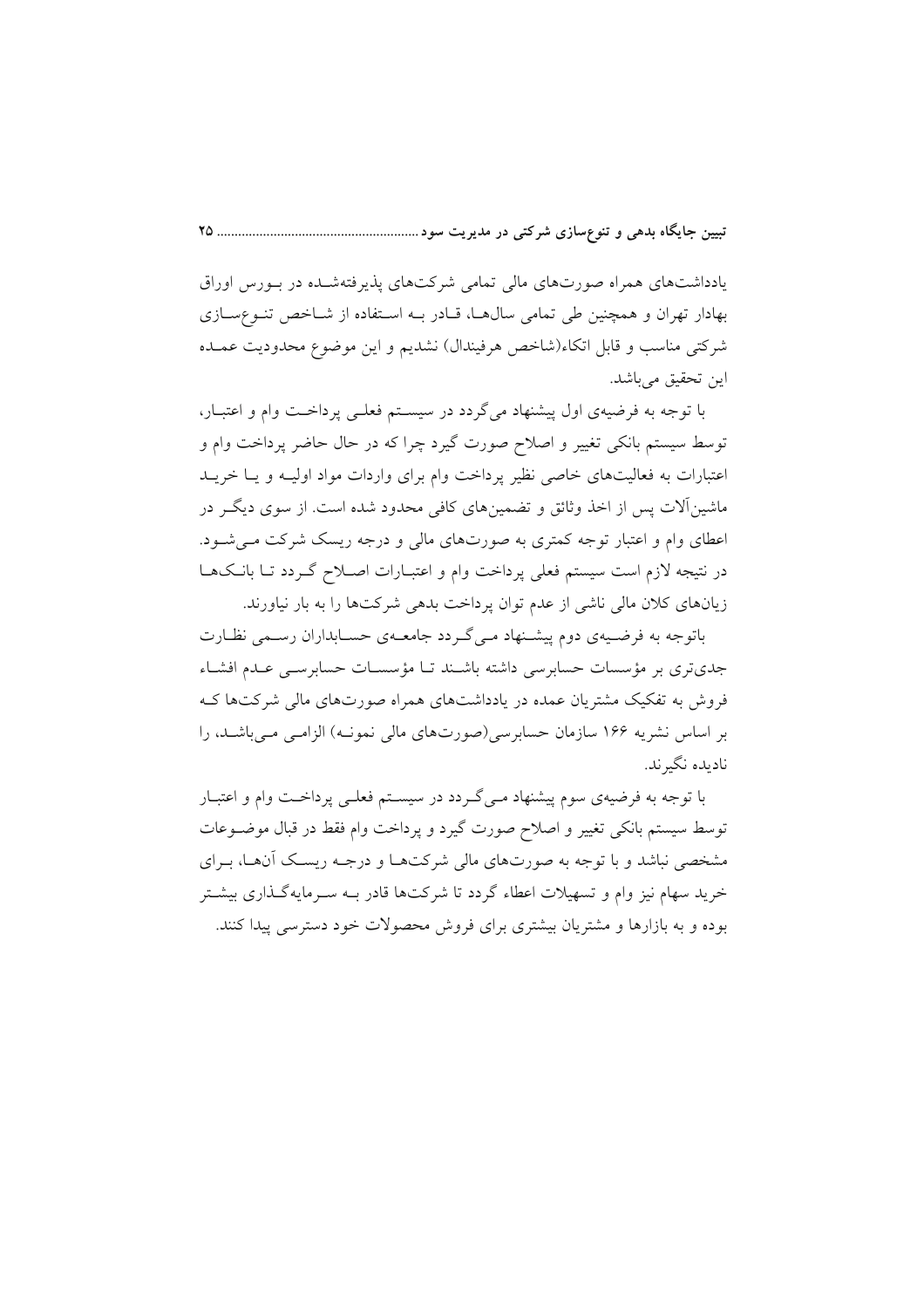۲۶ ........................... پژوهش های حسابداری مالی وحسابرسی، سال پنجم، شماره بیستم، زمستان ۱۳۹۲

# منابع

یورحیدری، امیـد،(۱۳۸۳)، «بررسـی اثـر قراردادهـای بـدهی، هزینـههـای سیاسـی، طرحهای یاداشو مالکیت بر مدیریت سود در شرکتهای پذیرفته شده در بـورس اوراق بهادار تهران»، پررسے های حسابداری و حسابرسے، شماره ۳۶، ص ۶۳-۴۷.

خسرونژاد، سید حسین،(۱۳۸۸)، «رابطهی سـازوکارهای حاکمیـت شـرکتم ِ، نسـبت بدهیها و اندازه شرکت با مدیریت سود»، پایاننامهی کارشناسی ارشید، دانشگاه علامیه طباطبائي.

رياحي بلكويي، احمد،(١٣٨٩)، «تئوري هاي حسابداري، ترجمه دكتر على يارسائيان، چاپ دوم، تهران، انتشارات پژوهش های فرهنگے ، ۲۰۰۰.

مشایخی، بیتا،(۱۳۸۵)، «وجه نقد ناشبی از عملیات و مدیریت سـود در شـرکتهـای يذيوفته شده در بورس اوراق بهـادار تهـران»، بررسـي هـاي حسـابداري و حسابرسـي، شماره ۴۴، ص ۵۴–۳۵.

مشایخی، بیتا و مهرانی و کرمی،(۱۳۸۴)، «نقش اقلام تعهـدی اختیـاری در مـدیریت سود شرکتهای پذیرفته شده در بورس اوراق بهادار تهران»، بررســی۵حـای حســابداری و حسابرسی، شمارہ ۴۲، ص ۷۴–۶۱. ویلیام، اسکات،(۱۳۸۸)، «تئبوری هیای حسیانداری، جلید دوم، ترجمیه دکتیر علی

يارسائيان»، چاپ اول، تهران، انتشارات ترمه.

Azofra, V, Castrillo, Delgado, (2003), "Ownership Concentration, Debt Financing and the Investment Opportunity Set as Determinants of Accounting Discretion: Empirical Evidence from Spain", Spanish Journal of Finance and Accounting 115, 215–255.

Beneish, M. D,(1998), Discussion of "Are Accruals During Initial Publicofferings Opportunistic?" Review of Accounting Studies 3(1–2), 209– 221.

Beneish, M. D., Press, E., 1995. "Interrelation Among Events of Default". Contemporary Accounting Research 12(Fall), 57-84.

Bushman, R, Chen, Enge, Smith, (2004), "Financial Accounting Information", Organizational Complexity and Corporate Governance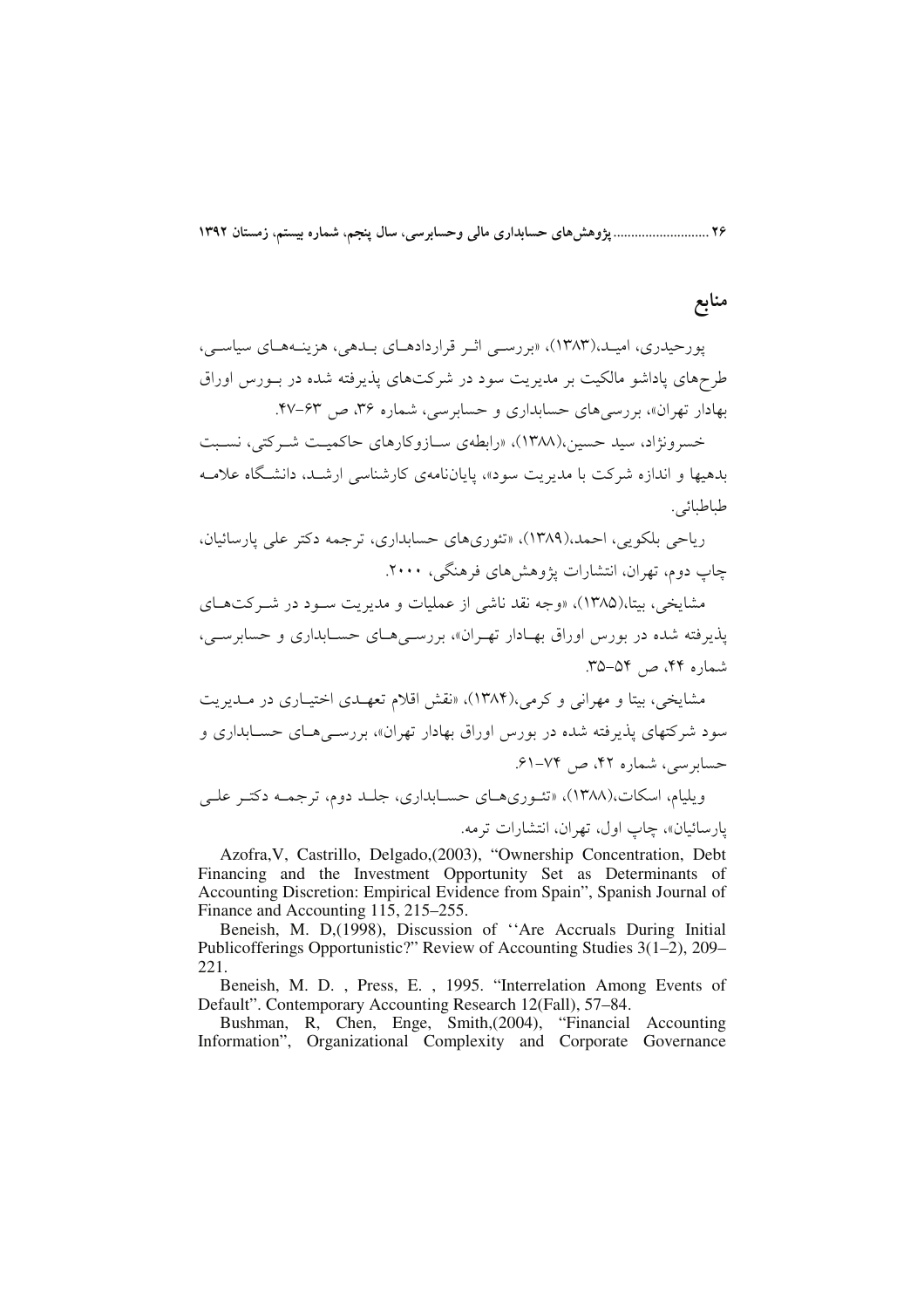Systems, Journal of Accounting and Economics 37, 167–201.

Chung, R. , Firth, Kim(2005), "Earnings Management, Surplus-Free Cash Flow, and External Monitoring", Journal of Business Research 58, 766–776.

Dichev, I, Skinner,(2002), "Large Sample Evidence on Debt-Covenant Hypothesis", Journal of Accounting Research 40(4), 1041–1123.

Gonzalo Rodríguez-Pérez, Stefan van Hemmen,(2010),"Debt, Diversification and Earnings Management",Journal of Account And Public Policy 29, 138-159.

Jensen, M. C. ,(1986), "Agency Costs of Free Cash Flow, Corporate Finance,and Takeovers", American Economic Review 76, 323–329.

Lee, K. W. , Lev, Yeo,(2007), "Organizational Structure and Earnings Management", Journal of Accounting, Auditing and Finance(Spring), 293– 331.

Leuz, C. , Nanda, Wysocki,(2003), "Earnings Management and Investor Protection: an International Comparison", Journal of Financial Economics 69, 505–527.

Lim, C. Yeow. , Yang, Ding,(2008), "Firm Diversification and Earnings Management: Evidence from Seasoned Equity Offerings", Rev Quant Finan AccDOI 10. 1007/s11156-007-0043-x, 69–92.

Mohd, N. , Ahmed,(2005), "Earnings Management of Distressed Firms during Debt Renegotiation", Accounting and BusinessResearch 35(1), 69–86.

Othman, B. H. , Zhegal,(2006), "A Study of Earnings-Management motives in the Anglo-American and Euro-Continentalaccounting models: the Canadian and French cases", The International Journal of Accounting 41, 406–435.

Ronen, J. , Yaari,(2008), "Earnings Management. Emerging Insights in Theory, Practice, and Research, Springer Series in Accounting Scholarship", vol. 3. Springer, New York.

Thomas, S. ,(2002), "Firm Diversification and Asymmetric Information: Evidence from Analyst's Forecasts and Earnings Announcements", Journal of Financial Economics 64, 373–396.

Watts, R. L. , Zimmerman,(1986), "Positive Accounting Theory", Prentice Hall, Englewood Cliff, NJ.

www. Answers. com

Young, S. ,(1999), "Systematic Measurement Error in the Estimation of Discretionary Accruals: An Evaluation of Alternative Modeling Procedures", Journal of Business Finance and Accounting 26(September– October), 833–862.

Zhong, K. , Zheng,(2007), "The Effect of Monitoring by Outside Blockholders on Earnings Management", Quarterly Journal of Business and Economy.